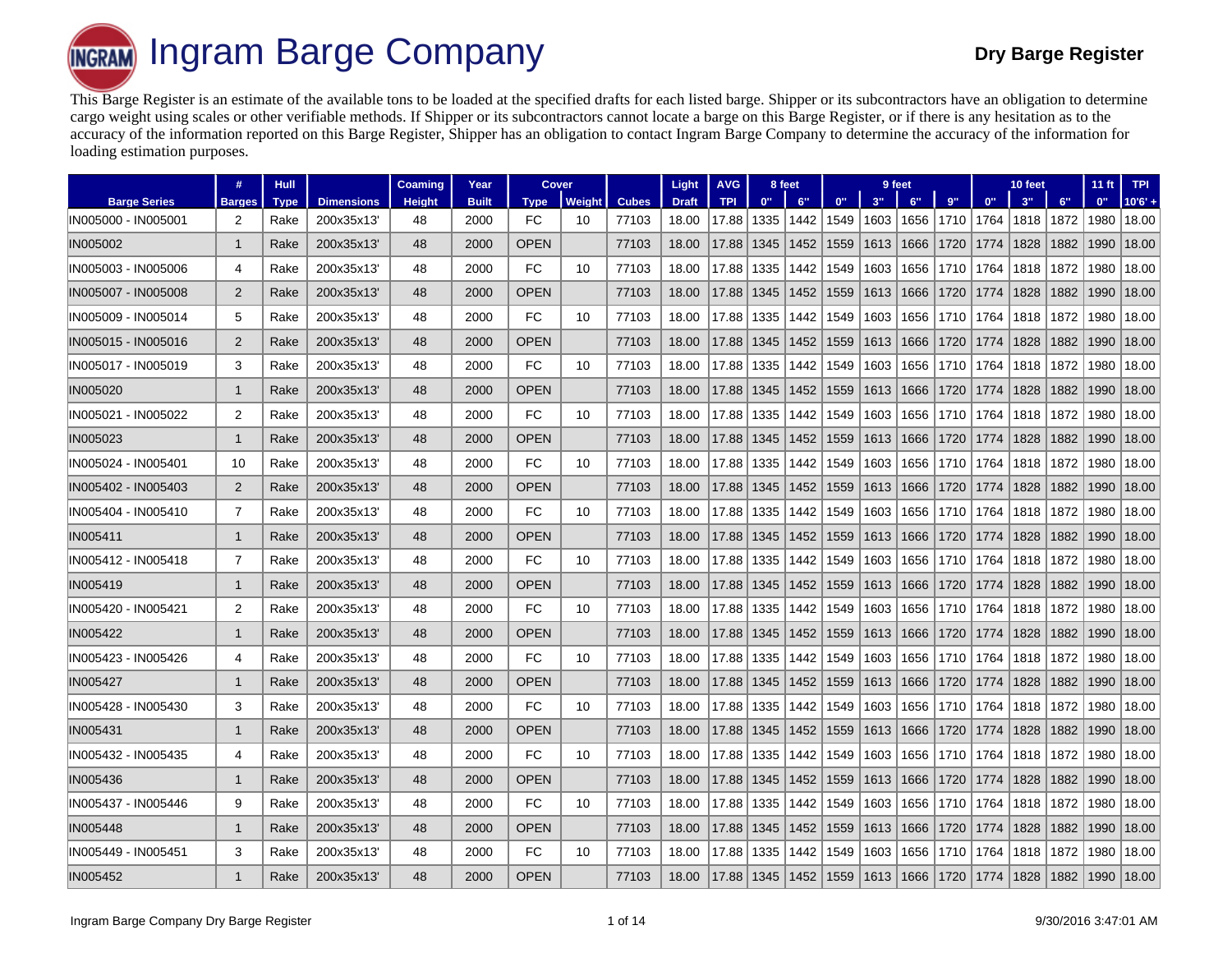|                     | #              | Hull |                   | <b>Coaming</b> | Year         | Cover       |                 |              | Light                              | <b>AVG</b>                                                                                  |      | 8 feet      |      |      | 9 feet                                         |      |                 | 10 feet |      | $11$ ft | <b>TPI</b>                                                                                  |
|---------------------|----------------|------|-------------------|----------------|--------------|-------------|-----------------|--------------|------------------------------------|---------------------------------------------------------------------------------------------|------|-------------|------|------|------------------------------------------------|------|-----------------|---------|------|---------|---------------------------------------------------------------------------------------------|
| <b>Barge Series</b> | <b>Barges</b>  | Type | <b>Dimensions</b> | <b>Height</b>  | <b>Built</b> | <b>Type</b> | Weight          | <b>Cubes</b> | <b>Draft</b>                       | <b>TPI</b>                                                                                  | 0"   | 6"          | 0"   | 3"   | 6"                                             | 9"   | 0 <sup>11</sup> | 3"      | 6"   | 0"      | $10'6' +$                                                                                   |
| IN005453 - IN005461 | 9              | Rake | 200x35x13         | 48             | 2000         | FC          | 10              | 77103        | 18.00                              | 17.88                                                                                       | 1335 | 1442        | 1549 | 1603 | 1656                                           | 1710 | 1764            | 1818    | 1872 | 1980    | 18.00                                                                                       |
| <b>IN005462</b>     | $\mathbf{1}$   | Rake | 200x35x13         | 48             | 2000         | <b>OPEN</b> |                 | 77103        | 18.00                              | 17.88                                                                                       | 1345 | 1452        | 1559 | 1613 | 1666                                           | 1720 | 1774            | 1828    | 1882 | 1990    | 18.00                                                                                       |
| IN005463 - IN005464 | 2              | Rake | 200x35x13         | 48             | 2000         | FC          | 10              | 77103        | 18.00                              | 17.88                                                                                       | 1335 | 1442        | 1549 | 1603 | 1656                                           | 1710 | 1764            | 1818    | 1872 | 1980    | 18.00                                                                                       |
| IN005465            | $\mathbf 1$    | Rake | 200x35x13         | 48             | 2000         | <b>OPEN</b> |                 | 77103        | 18.00                              | 17.88                                                                                       | 1345 | 1452        | 1559 | 1613 | 1666                                           | 1720 | 1774            | 1828    | 1882 | 1990    | 18.00                                                                                       |
| IN005466            | -1             | Rake | 200x35x13         | 48             | 2000         | <b>FC</b>   | 10              | 77103        | 18.00                              | 17.88                                                                                       | 1335 | 1442        | 1549 | 1603 | 1656                                           | 1710 | 1764            | 1818    | 1872 | 1980    | 18.00                                                                                       |
| IN005467            | $\mathbf 1$    | Rake | 200x35x13         | 48             | 2000         | <b>OPEN</b> |                 | 77103        | 18.00                              | 17.88                                                                                       | 1345 | 1452        | 1559 | 1613 | 1666                                           | 1720 | 1774            | 1828    | 1882 | 1990    | 18.00                                                                                       |
| IN005468 - IN005471 | 4              | Rake | 200x35x13         | 48             | 2000         | FC          | 10              | 77103        | 18.00                              | 17.88                                                                                       | 1335 | 1442        | 1549 | 1603 | 1656                                           | 1710 | 1764            | 1818    | 1872 | 1980    | 18.00                                                                                       |
| IN005472 - IN005473 | $\overline{2}$ | Rake | 200x35x13         | 48             | 2000         | <b>OPEN</b> |                 | 77103        | 18.00                              | 17.88                                                                                       | 1345 | 1452        | 1559 | 1613 | 1666                                           | 1720 | 1774            | 1828    | 1882 | 1990    | 18.00                                                                                       |
| IN005474            | $\mathbf{1}$   | Rake | 200x35x13         | 48             | 2000         | FC          | 10              | 77103        | 18.00                              | 17.88                                                                                       | 1335 | 1442        | 1549 | 1603 | 1656                                           | 1710 | 1764            | 1818    | 1872 | 1980    | 18.00                                                                                       |
| <b>IN005475</b>     | 1              | Rake | 200x35x13         | 48             | 2000         | <b>OPEN</b> |                 | 77103        | 18.00                              | 17.88                                                                                       | 1345 | 1452        | 1559 | 1613 | 1666                                           | 1720 | 1774            | 1828    | 1882 | 1990    | 18.00                                                                                       |
| IN005476 - IN005485 | 10             | Rake | 200x35x13         | 48             | 2000         | FC          | 10              | 77103        | 18.00                              | 17.88                                                                                       | 1335 | 1442        | 1549 | 1603 | 1656                                           | 1710 | 1764            | 1818    | 1872 | 1980    | 18.00                                                                                       |
| IN005486            | $\mathbf 1$    | Rake | 200x35x13         | 48             | 2000         | <b>OPEN</b> |                 | 77103        | 18.00                              | 17.88                                                                                       | 1345 | 1452        | 1559 | 1613 | 1666                                           | 1720 | 1774            | 1828    | 1882 | 1990    | 18.00                                                                                       |
| IN005488 - IN005496 | 9              | Rake | 200x35x13         | 48             | 2000         | <b>FC</b>   | 10              | 77103        | 18.00                              | 17.88                                                                                       | 1335 | 1442        | 1549 | 1603 | 1656                                           | 1710 | 1764            | 1818    | 1872 | 1980    | 18.00                                                                                       |
| <b>IN005497</b>     | $\mathbf 1$    | Rake | 200x35x13         | 48             | 2000         | <b>OPEN</b> |                 | 77103        | 18.00                              | 17.88                                                                                       | 1345 | 1452        | 1559 | 1613 | 1666                                           | 1720 | 1774            | 1828    | 1882 | 1990    | 18.00                                                                                       |
| IN005498 - IN005499 | 2              | Rake | 200x35x13         | 48             | 2000         | FC          | 10              | 77103        | 18.00                              | 17.88                                                                                       | 1335 | 1442        | 1549 | 1603 | 1656                                           | 1710 | 1764            | 1818    | 1872 | 1980    | 18.00                                                                                       |
| <b>IN015400</b>     | $\mathbf 1$    | Rake | 200x35x13         | 48             | 2000         | <b>OPEN</b> |                 | 77103        | 18.00                              | 17.88                                                                                       | 1345 | 1452        | 1559 | 1613 | 1666                                           | 1720 | 1774            | 1828    | 1882 | 1990    | 18.00                                                                                       |
| <b>IN015401</b>     | -1             | Rake | 200x35x13         | 48             | 2001         | FC          | 10              | 77103        | 18.00                              | 17.88                                                                                       | 1335 | 1442        | 1549 | 1603 | 1656                                           | 1710 | 1764            | 1818    | 1872 | 1980    | 18.00                                                                                       |
| IN015402 - IN015404 | 3              | Rake | 200x35x13         | 48             | 2000         | <b>FC</b>   | 10              | 77103        | 18.13                              | 17.88                                                                                       | 1331 | 1438        | 1545 | 1599 | 1653                                           | 1707 | 1760            | 1815    | 1869 | 1980    | 18.50                                                                                       |
| IN015405 - IN015406 | 2              | Rake | 200x35x13         | 48             | 2001         | <b>OPEN</b> |                 | 77103        | 18.13                              | 17.88                                                                                       | 1341 | 1448        | 1555 | 1609 | 1663                                           | 1717 | 1770            | 1825    | 1879 | 1990    | 18.50                                                                                       |
| IN015407 - IN015415 | 9              | Rake | 200x35x13         | 48             | 2001         | FC          | 10              | 77103        | 18.13                              | 17.88                                                                                       | 1331 | 1438        | 1545 | 1599 | 1653                                           | 1707 | 1760            | 1815    | 1869 | 1980    | 18.50                                                                                       |
| IN015416            | $\mathbf{1}$   | Rake | 200x35x13         | 48             | 2001         | <b>OPEN</b> |                 | 77103        | 18.13                              | 17.88                                                                                       | 1341 | 1448        | 1555 | 1609 | 1663                                           | 1717 | 1770            | 1825    | 1879 | 1990    | 18.50                                                                                       |
| IN015417 - IN015419 | 3              | Rake | 200x35x13         | 48             | 2001         | <b>FC</b>   | 10              | 77103        | 18.13                              | 17.88                                                                                       | 1331 | 1438        | 1545 | 1599 | 1653                                           | 1707 | 1760            | 1815    | 1869 | 1980    | 18.50                                                                                       |
| IN015420            | -1             | Rake | 200x35x13         | 48             | 2001         | <b>OPEN</b> |                 | 77103        | 18.13                              | 17.88                                                                                       | 1341 | 1448        | 1555 | 1609 | 1663                                           | 1717 | 1770            | 1825    | 1879 | 1990    | 18.50                                                                                       |
| IN015421 - IN015422 | 2              | Rake | 200x35x13         | 48             | 2001         | FC          | 10              | 77103        | 18.13                              | 17.88                                                                                       | 1331 | 1438        | 1545 | 1599 | 1653                                           | 1707 | 1760            | 1815    | 1869 | 1980    | 18.50                                                                                       |
| IN015423            | 1              | Rake | 200x35x13         | 48             | 2001         | <b>OPEN</b> |                 | 77103        | 18.13                              | 17.88                                                                                       | 1341 | 1448        | 1555 | 1609 | 1663                                           | 1717 | 1770            | 1825    | 1879 | 1990    | 18.50                                                                                       |
| IN015424 - IN015431 | 8              | Rake | 200x35x13         | 48             | 2001         | FC          | 10              | 77103        | 18.13                              | 17.88                                                                                       | 1331 | 1438        | 1545 | 1599 | 1653                                           | 1707 | 1760            | 1815    | 1869 | 1980    | 18.50                                                                                       |
| IN015432            | $\mathbf{1}$   | Rake | 200x35x13         | 48             | 2001         | <b>OPEN</b> |                 | 77103        | 18.13                              | 17.88                                                                                       | 1341 | 1448        | 1555 | 1609 | 1663                                           | 1717 | 1770            | 1825    | 1879 | 1990    | 18.50                                                                                       |
| IN015433 - IN015442 | 10             | Rake | 200x35x13         | 48             | 2001         | FC.         | 10 <sup>°</sup> | 77103        |                                    | 18.13   17.88   1331   1438   1545   1599   1653   1707   1760   1815   1869   1980   18.50 |      |             |      |      |                                                |      |                 |         |      |         |                                                                                             |
| IN015443            | 1              | Rake | 200x35x13'        | 48             | 2001         | <b>OPEN</b> |                 | 77103        | 18.13   17.88   1341   1448   1555 |                                                                                             |      |             |      |      |                                                |      |                 |         |      |         | 1609   1663   1717   1770   1825   1879   1990   18.50                                      |
| IN015444 - IN015450 | $\overline{7}$ | Rake | 200x35x13         | 48             | 2001         | FC          | 10              | 77103        | 18.13                              | 17.88 1331                                                                                  |      | 1438   1545 |      |      |                                                |      |                 |         |      |         | 1599   1653   1707   1760   1815   1869   1980   18.50                                      |
| <b>IN015451</b>     | 1              | Rake | 200x35x13'        | 48             | 2001         | <b>OPEN</b> |                 | 77103        | 18.13                              | 17.88 1341                                                                                  |      | 1448   1555 |      |      | 1609   1663   1717   1770   1825   1879   1990 |      |                 |         |      |         | 18.50                                                                                       |
| IN015452 - IN015458 | $\overline{7}$ | Rake | 200x35x13'        | 48             | 2001         | FC          | 10 <sup>°</sup> | 77103        | 18.13   17.88   1331               |                                                                                             |      |             |      |      |                                                |      |                 |         |      |         | 1438   1545   1599   1653   1707   1760   1815   1869   1980   18.50                        |
| IN015459            | 1              | Rake | 200x35x13'        | 48             | 2001         | <b>OPEN</b> |                 | 77103        | 18.13                              | 17.88   1341                                                                                |      | 1448   1555 |      | 1609 |                                                |      |                 |         |      |         | 1663  1717  1770  1825  1879  1990  18.50                                                   |
| IN015460 - IN015461 | $\overline{2}$ | Rake | 200x35x13         | 48             | 2001         | FC          | 10              | 77103        | 18.13   17.88   1331               |                                                                                             |      |             |      |      |                                                |      |                 |         |      |         | 1438   1545   1599   1653   1707   1760   1815   1869   1980   18.50                        |
| IN017400 - IN017449 | 50             | Rake | 200x35x14'        | 48             | 2001         | FC          | 10              | 82729        |                                    |                                                                                             |      |             |      |      |                                                |      |                 |         |      |         | 18.80   17.22   1316   1422   1528   1582   1635   1689   1742   1796   1849   1956   17.96 |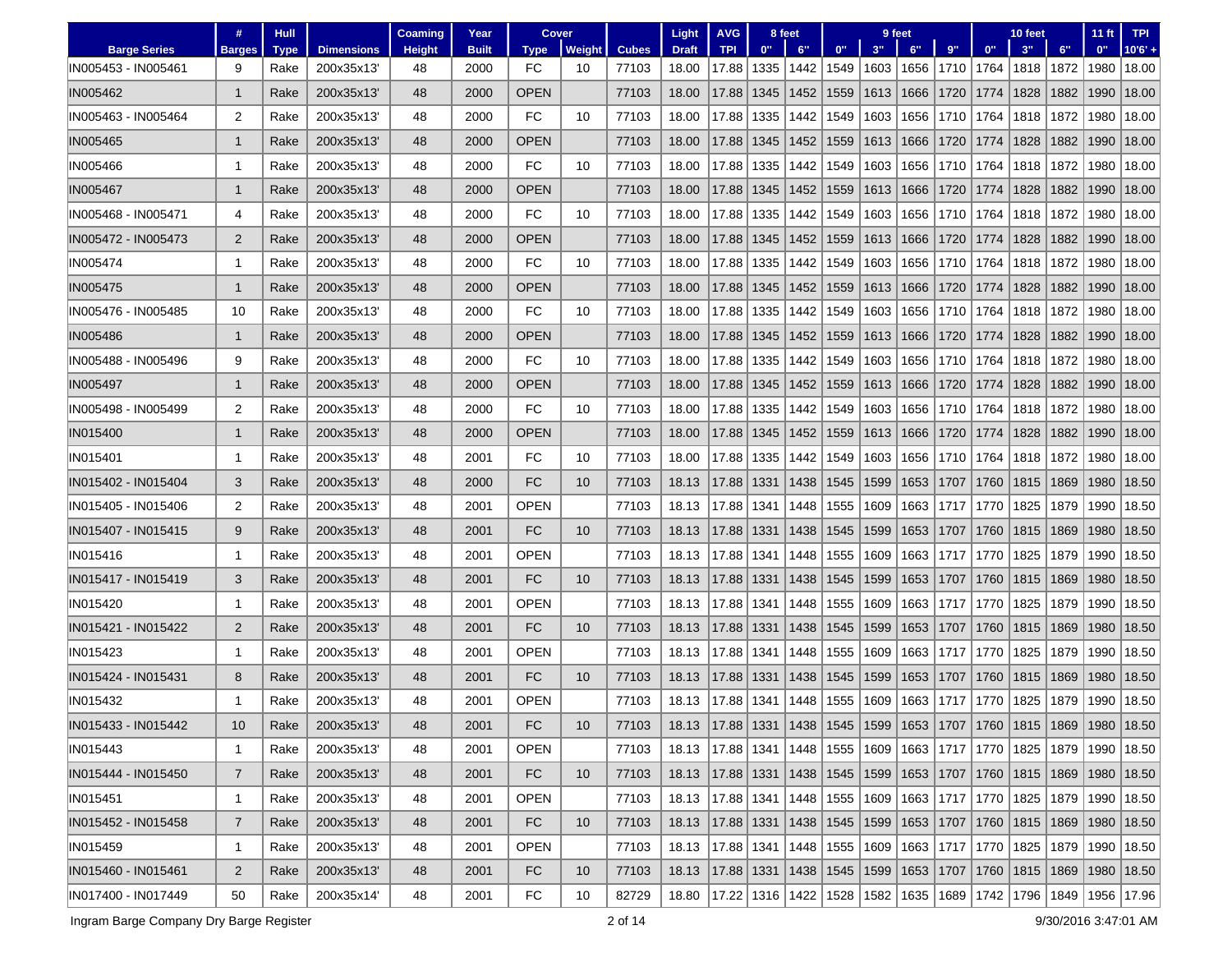|                     | #              | Hull       |                   | <b>Coaming</b> | Year         | Cover       |        |              | Light        | <b>AVG</b>                 |            | 8 feet                                                  |      |      | 9 feet                           |      |                 | 10 feet                          |      | $11$ ft                                                       | <b>TPI</b> |
|---------------------|----------------|------------|-------------------|----------------|--------------|-------------|--------|--------------|--------------|----------------------------|------------|---------------------------------------------------------|------|------|----------------------------------|------|-----------------|----------------------------------|------|---------------------------------------------------------------|------------|
| <b>Barge Series</b> | <b>Barges</b>  | Type       | <b>Dimensions</b> | <b>Height</b>  | <b>Built</b> | <b>Type</b> | Weight | <b>Cubes</b> | <b>Draft</b> | <b>TPI</b>                 | 0"         | 6"                                                      | 0"   | 3"   | 6"                               | 9"   | 0 <sup>11</sup> | 3"                               | 6"   | 0"                                                            | $10'6' +$  |
| IN025300 - IN025326 | 27             | Rake       | 200x35x13         | 36             | 2002         | FC          | 10     | 72204        | 17.88        | 17.22                      | 1323       | 1429                                                    | 1535 | 1589 | 1642                             | 1696 | 1749            | 1803                             | 1856 | 1964                                                          | 18.00      |
| IN065400 - IN065406 | $\overline{7}$ | Rake       | 200x35x13         | 48             | 2006         | FC          | 10     | 77196        | 18.00        | 17.75                      | 1330       | 1436                                                    | 1542 | 1596 | 1649                             | 1703 | 1756            | 1810                             | 1863 | 1971                                                          | 18.00      |
| IN065407 - IN065410 | 4              | Rake       | 200x35x13         | 48             | 2006         | FC          | 10     |              | 17.90        | 17.22                      | 1331       | 1437                                                    | 1543 | 1597 | 1650                             | 1704 | 1757            | 1811                             | 1864 | 1972                                                          | 18.00      |
| IN065411            | -1             | Rake       | 200x35x13         | 48             | 2006         | FC          | 10     | 77196        | 18.00        | 17.75                      | 1330       | 1436                                                    | 1542 | 1596 | 1649                             | 1703 | 1756            | 1810                             | 1863 | 1971                                                          | 18.00      |
| IN065412 - IN065436 | 25             | Rake       | 200x35x13         | 36             | 2006         | <b>FC</b>   | 10     | 77238        | 18.00        | 17.22                      | 1330       | 1436                                                    | 1542 | 1596 | 1649                             | 1703 | 1756            | 1810                             | 1863 | 1971                                                          | 18.00      |
| IN065437            | -1             | Rake       | 200x35x13         | 36             | 2006         | <b>OPEN</b> |        | 77238        | 18.00        | 17.22                      | 1340       | 1446                                                    | 1552 | 1606 | 1659                             | 1713 | 1766            | 1820                             | 1873 | 1981                                                          | 18.00      |
| IN065438 - IN065461 | 24             | Rake       | 200x35x13         | 36             | 2006         | FC          | 10     | 77238        | 18.00        | 17.22                      | 1330       | 1436                                                    | 1542 | 1596 | 1649                             | 1703 | 1756            | 1810                             | 1863 | 1971                                                          | 18.00      |
| IN065500 - IN065506 | $\overline{7}$ | Rake       | 200x35x13         | 60             | 2006         | FC          | 10     | 82231        | 17.88        | 17.75                      | 1333       | 1439                                                    | 1545 | 1599 | 1652                             | 1706 | 1759            | 1813                             | 1866 | 1974                                                          | 18.00      |
| IN066400 - IN066404 | 5              | <b>Box</b> | 200x35x13         | 48             | 2006         | FC          | 10     | 84427        | 16.00        | 18.21                      | 1435       | 1544                                                    | 1654 | 1709 | 1763                             | 1818 | 1872            | 1927                             | 1982 | 2091                                                          | 18.17      |
| IN066500 - IN066504 | 5              | Box        | 200x35x13         | 60             | 2006         | FC          | 10     | 89802        | 17.00        | 18.21                      | 1425       | 1534                                                    | 1644 | 1699 | 1753                             | 1808 | 1862            | 1917                             | 1972 | 2081                                                          | 18.17      |
| IN067500 - IN067504 | 5              | Rake       | 200x35x14         | 60             | 2006         | FC          | 10     | 87115        | 18.38        | 17.75                      | 1324       | 1430                                                    | 1536 | 1590 | 1643                             | 1697 | 1750            | 1804                             | 1857 | 1964                                                          | 17.96      |
| IN068500 - IN068506 | $\overline{7}$ | Box        | 200x35x14         | 60             | 2006         | FC          | 10     | 95177        | 17.38        | 18.25                      | 1425       | 1534                                                    | 1644 | 1699 | 1753                             | 1808 | 1863            | 1918                             | 1972 | 2081                                                          | 18.21      |
| IN068507 - IN068531 | 25             | <b>Box</b> | 200x35x14         | 60             | 2006         | <b>FC</b>   | 10     | 94904        | 17.38        | 18.21                      | 1418       | 1527                                                    | 1636 | 1691 | 1746                             | 1801 | 1855            | 1910                             | 1965 | 2074                                                          | 18.21      |
| IN075000 - IN075249 | 250            | Rake       | 195x35x13'        | 36             | 2008         | FC          | 10     | 70340        | 18.25        | 16.76                      | 1290       | 1393                                                    | 1497 | 1549 | 1601                             | 1653 | 1705            | 1757                             | 1810 | 1915                                                          | 17.58      |
| IN075400 - IN075406 | $\overline{7}$ | Rake       | 200x35x13         | 48             | 2007         | FC          | 10     | 77196        | 17.88        | 17.75                      | 1332       | 1438                                                    | 1544 | 1598 | 1651                             | 1705 | 1758            | 1812                             | 1865 | 1973                                                          | 18.00      |
| IN075407 - IN075456 | 50             | Rake       | 200x35x13         | 48             | 2007         | FC          | 10     |              | 17.90        | 17.22                      | 1331       | 1437                                                    | 1543 | 1597 | 1650                             | 1704 | 1757            | 1811                             | 1864 | 1972                                                          | 18.00      |
| IN077500 - IN077505 | 6              | Rake       | 200x35x14         | 60             | 2007         | FC          | 10     | 87115        | 18.38        | 17.75                      | 1324       | 1430                                                    | 1536 | 1590 | 1643                             | 1697 | 1750            | 1804                             | 1857 | 1964                                                          | 18.00      |
| IN085000 - IN085248 | 248            | Rake       | 195x35x13'        | 36             | 2009         | FC          | 10     | 70340        | 18.25        | 16.76                      | 1290       | 1393                                                    | 1497 | 1549 | 1601                             | 1653 | 1705            | 1757                             | 1810 | 1915                                                          | 17.58      |
| IN085300            | 1              | Rake       | 195x35x13         | 36             | 2008         | <b>PLC</b>  | 12     | 70340        | 18.25        | 16.76                      | 1288       | 1391                                                    | 1495 | 1547 | 1599                             | 1651 | 1703            | 1755                             | 1808 | 1913                                                          | 17.58      |
| IN085400 - IN085419 | 20             | Rake       | 200x35x13         | 48             | 2008         | <b>FC</b>   | 10     | 77238        | 18.00        | 17.22                      | 1330       | 1436                                                    | 1542 | 1596 | 1649                             | 1703 | 1756            | 1810                             | 1863 | 1971                                                          | 18.00      |
| IN085450            | $\mathbf 1$    | Rake       | 200x35x13         | 48             | 2008         | <b>PLC</b>  | 11     | 77238        | 18.00        | 17.22                      | 1329       | 1435                                                    | 1541 | 1595 | 1648                             | 1702 | 1755            | 1809                             | 1862 | 1970                                                          | 18.00      |
| IN085451 - IN085453 | 3              | Rake       | 200x35x13         | 48             | 2008         | <b>FC</b>   | 10     | 77238        | 18.00        | 17.22                      | 1330       | 1436                                                    | 1542 | 1596 | 1649                             | 1703 | 1756            | 1810                             | 1863 | 1971                                                          | 18.00      |
| IN085454            | 1              | Rake       | 200x35x13         | 48             | 2008         | <b>PLC</b>  | 12     | 77238        | 18.00        | 17.22                      | 1328       | 1434                                                    | 1540 | 1594 | 1647                             | 1701 | 1754            | 1808                             | 1861 | 1969                                                          | 18.00      |
| IN085455            | -1             | Rake       | 200x35x13'        | 48             | 2008         | PLC         | 11     | 77238        | 18.00        | 17.22                      | 1329       | 1435                                                    | 1541 | 1595 | 1648                             | 1702 | 1755            | 1809                             | 1862 | 1970                                                          | 18.00      |
| IN085456 - IN085459 | $\overline{4}$ | Rake       | 200x35x13         | 48             | 2008         | FC          | 10     | 77238        | 18.00        | 17.22                      | 1330       | 1436                                                    | 1542 | 1596 | 1649                             | 1703 | 1756            | 1810                             | 1863 | 1971                                                          | 18.00      |
| IN085460            | -1             | Rake       | 200x35x13         | 48             | 2008         | <b>PLC</b>  | 11     | 77238        | 18.00        | 17.22                      | 1329       | 1435                                                    | 1541 | 1595 | 1648                             | 1702 | 1755            | 1809                             | 1862 | 1970                                                          | 18.00      |
| IN085461            | $\mathbf 1$    | Rake       | 200x35x13         | 48             | 2008         | <b>PLC</b>  | 12     | 77238        | 18.00        | 17.22                      | 1328       | 1434                                                    | 1540 | 1594 | 1647                             | 1701 | 1754            | 1808                             | 1861 | 1969                                                          | 18.00      |
| IN085462            |                | Rake       | 200x35x13         | 48             | 2008         | <b>PLC</b>  | 11     | 77238        | 18.00        | 17.22   1329   1435   1541 |            |                                                         |      |      |                                  |      |                 |                                  |      | 1595   1648   1702   1755   1809   1862   1970   18.00        |            |
| IN085463            | $\mathbf{1}$   | Rake       | 200x35x13         | 48             | 2008         | FC          | 10     | 77238        | 18.00        |                            |            |                                                         |      |      |                                  |      |                 |                                  |      | 17.22 1330 1436 1542 1596 1649 1703 1756 1810 1863 1971 18.00 |            |
| IN085464 - IN085465 | 2              | Rake       | 200x35x13'        | 48             | 2008         | <b>PLC</b>  | 11     | 77238        | 18.00        |                            |            | 17.22   1329   1435   1541                              |      |      | 1595   1648   1702   1755   1809 |      |                 |                                  |      | 1862   1970                                                   | 18.00      |
| IN085466            | $\mathbf{1}$   | Rake       | 200x35x13         | 48             | 2008         | FC          | 10     | 77238        | 18.00        |                            | 17.22 1330 | $1436$ 1542                                             |      | 1596 | 1649                             |      |                 | 1703   1756   1810   1863   1971 |      |                                                               | 18.00      |
| IN085467            | 1              | Rake       | 200x35x13'        | 48             | 2008         | <b>PLC</b>  | 12     | 77238        | 18.00        | 17.22   1328   1434   1540 |            |                                                         |      |      |                                  |      |                 |                                  |      | 1594   1647   1701   1754   1808   1861   1969                | 18.00      |
| IN085468            | $\mathbf{1}$   | Rake       | 200x35x13'        | 48             | 2008         | <b>PLC</b>  | 11     | 77238        | 18.00        | 17.22   1329   1435   1541 |            |                                                         |      |      | 1595   1648                      |      |                 |                                  |      | 1702   1755   1809   1862   1970   18.00                      |            |
| IN085469            | 1              | Rake       | 200x35x13'        | 48             | 2008         | <b>PLC</b>  | 10     | 77238        | 18.00        |                            |            | 17.22   1330   1436   1542                              |      |      | 1596   1649                      |      |                 |                                  |      | 1703   1756   1810   1863   1971                              | 18.00      |
| IN085470 - IN085471 | $\overline{2}$ | Rake       | 200x35x13         | 48             | 2008         | FC          | 10     | 77238        | 18.00        |                            |            | 17.22 1330 1436 1542 1596 1649 1703 1756 1810 1863 1971 |      |      |                                  |      |                 |                                  |      |                                                               | 18.00      |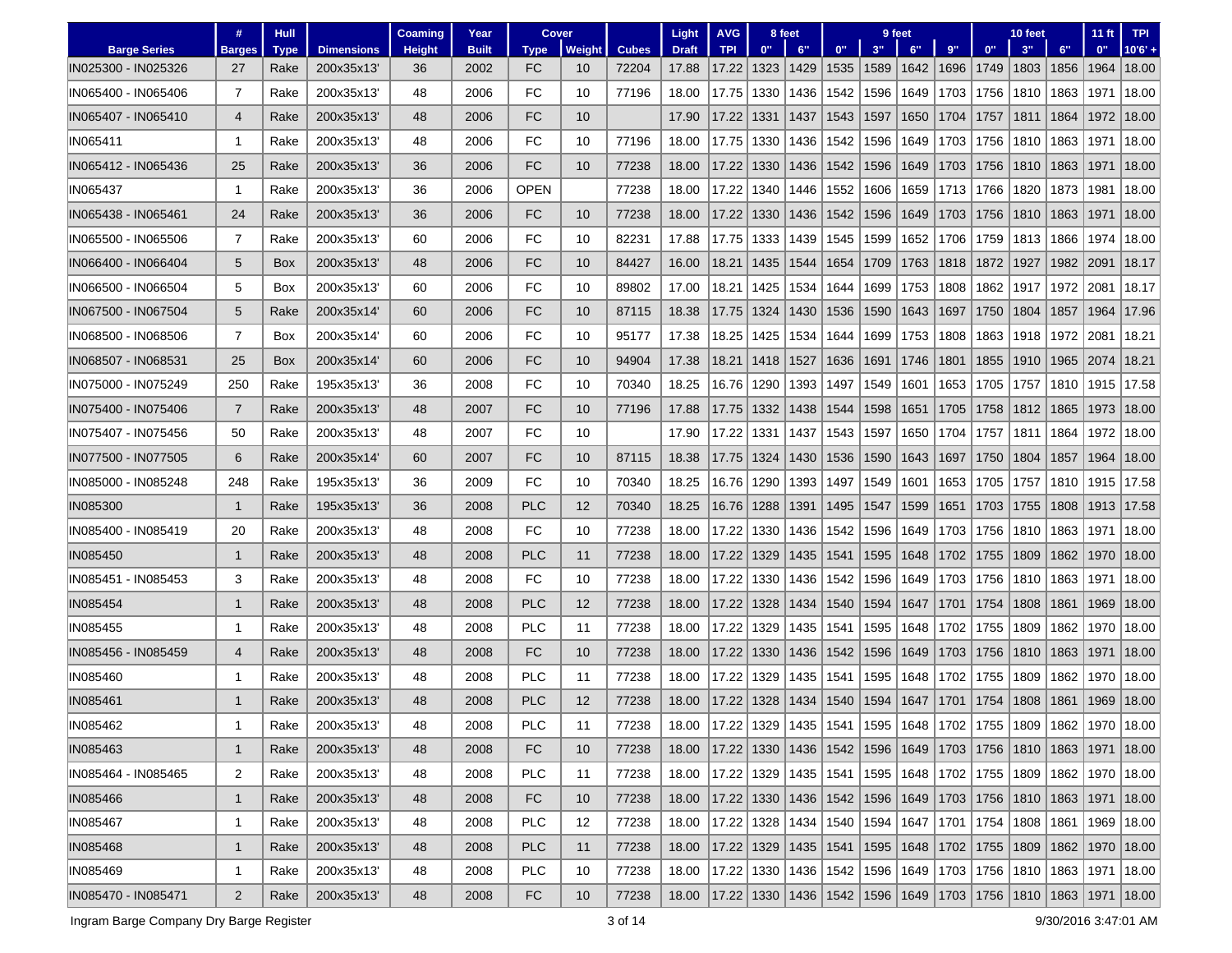|                     | #              | <b>Hull</b> |                   | Coaming       | Year         | Cover       |        |              | Light                                                   | <b>AVG</b>                                                           |      | 8 feet |      |      | 9 feet                                   |      |                    | 10 feet            |      | $11$ ft | <b>TPI</b> |
|---------------------|----------------|-------------|-------------------|---------------|--------------|-------------|--------|--------------|---------------------------------------------------------|----------------------------------------------------------------------|------|--------|------|------|------------------------------------------|------|--------------------|--------------------|------|---------|------------|
| <b>Barge Series</b> | <b>Barges</b>  | <b>Type</b> | <b>Dimensions</b> | <b>Height</b> | <b>Built</b> | <b>Type</b> | Weight | <b>Cubes</b> | <b>Draft</b>                                            | <b>TPI</b>                                                           | 0"   | 6"     | 0"   | 3"   | 6"                                       | 9"   | 0"                 | 3"                 | 6"   | 0"      | $10'6' +$  |
| IN085472            |                | Rake        | 200x35x13         | 48            | 2008         | <b>PLC</b>  | 12     | 77238        | 18.00                                                   | 17.22                                                                | 1328 | 1434   | 1540 |      | 1594 1647                                | 1701 | 1754               | 1808               | 1861 | 1969    | 18.00      |
| IN085473            | 1              | Rake        | 200x35x13         | 48            | 2008         | <b>PLC</b>  | 11     | 77238        | 18.00                                                   | 17.22                                                                | 1329 | 1435   | 1541 | 1595 | 1648                                     | 1702 | 1755               | 1809               | 1862 | 1970    | 18.00      |
| IN085474 - IN085475 | 2              | Rake        | 200x35x13         | 48            | 2008         | FC          | 10     | 77238        | 18.00                                                   | 17.22                                                                | 1330 | 1436   | 1542 | 1596 | 1649                                     | 1703 | 1756               | 1810               | 1863 | 1971    | 18.00      |
| <b>IN085476</b>     | 1              | Rake        | 200x35x13         | 48            | 2008         | PLC         | 11     | 77238        | 18.00                                                   | 17.22                                                                | 1329 | 1435   | 1541 | 1595 | 1648                                     | 1702 | 1755               | 1809               | 1862 | 1970    | 18.00      |
| IN085477 - IN085478 | 2              | Rake        | 200x35x13'        | 48            | 2008         | <b>PLC</b>  | 12     | 77238        | 18.00                                                   | 17.22                                                                | 1328 | 1434   | 1540 | 1594 | 1647                                     | 1701 | 1754               | 1808               | 1861 | 1969    | 18.00      |
| <b>IN085479</b>     | -1             | Rake        | 200x35x13         | 48            | 2008         | FC          | 10     | 77238        | 18.00                                                   | 17.22                                                                | 1330 | 1436   | 1542 | 1596 | 1649                                     | 1703 | 1756               | 1810               | 1863 | 1971    | 18.00      |
| IN095005 - IN095049 | 31             | Rake        | 195x35x13'        | 36            | 2009         | FC          | 10     | 70340        | 18.25                                                   | 16.76                                                                | 1290 | 1393   | 1497 | 1549 | 1601                                     | 1653 | 1705               | 1757               | 1810 | 1915    | 17.58      |
| IN096001 - IN096109 | 92             | Box         | 200x35x13         | 36            | 2010         | FC          | 10     | 79039        | 17.00                                                   | 18.21                                                                | 1429 | 1538   | 1648 | 1702 | 1757                                     | 1812 | 1866               | 1921               | 1976 | 2085    | 18.21      |
| IN107000 - IN107040 | 41             | Rake        | 195x35x14         | 48            | 2010         | FC          | 10     | 79968        | 19.63                                                   | 16.76                                                                | 1268 | 1371   | 1475 | 1527 | 1579                                     | 1631 | 1683               | 1735               | 1788 | 1892    | 17.50      |
| IN107041            | 1              | Rake        | 195x35x14'        | 48            | 2010         | <b>OPEN</b> |        | 79968        | 19.63                                                   | 16.76                                                                | 1278 | 1381   | 1485 | 1537 | 1589                                     | 1641 | 1693               | 1745               | 1798 | 1902    | 17.50      |
| IN107042 - IN107074 | 33             | Rake        | 195x35x14         | 48            | 2010         | FC          | 10     | 79968        | 19.63                                                   | 16.76                                                                | 1268 | 1371   | 1475 | 1527 | 1579                                     | 1631 | 1683               | 1735               | 1788 | 1892    | 17.50      |
| IN117500 - IN117545 | 45             | Rake        | 200x35x14         | 60            | 2011         | FC          | 10     | 87115        | 19.63                                                   | 17.22                                                                | 1303 | 1409   | 1515 | 1568 | 1622                                     | 1675 | 1729               | 1782               | 1836 | 1943    | 18.00      |
| IN118500 - IN118565 | 66             | Box         | 200x35x14         | 60            | 2011         | FC          | 10     | 89802        | 18.13                                                   | 18.21                                                                | 1410 | 1519   | 1629 | 1683 | 1738                                     | 1793 | 1848               | 1902               | 1957 | 2066    | 18.21      |
| IN122000 - IN122024 | 25             | Box         | 200x35x13         | 36            | 2012         | FC          | 10     | 78553        | 19.50                                                   | 18.22                                                                | 1383 | 1492   | 1601 | 1656 | 1711                                     | 1765 | 1820               | 1875               | 1929 | 2039    | 18.25      |
| IN126400 - IN126499 | 100            | <b>Box</b>  | 200x35x13'        | 48            | 2012         | FC          | 10     | 84427        | 17.13                                                   | 18.21                                                                | 1426 | 1535   | 1645 | 1699 | 1754                                     | 1809 | 1863               | 1918               | 1973 | 2082    | 18.21      |
| IN135400 - IN135499 | 100            | Rake        | 195x35x13         | 48            | 2013         | FC          | 10     |              | 18.88                                                   | 16.76                                                                | 1281 | 1384   | 1488 | 1540 | 1592                                     | 1644 | 1696               | 1748               | 1801 | 1906    | 17.58      |
| IN155400 - IN155445 | 46             | Rake        | 200x35x13         | 48            | 2015         | FC          | 10     | 76899        | 18.67                                                   | 17.22                                                                | 1321 | 1427   | 1533 | 1586 | 1640                                     | 1693 | 1747               | 1800               | 1854 | 1962    | 18.04      |
| IN155446            | 1              | Rake        | 200x35x13         | 48            | 2015         | <b>OPEN</b> |        |              |                                                         | 17.22                                                                | 1331 | 1437   | 1543 | 1596 | 1650                                     | 1703 | 1757               | 1810               | 1864 | 1972    | 18.04      |
| IN155447 - IN155499 | 53             | Rake        | 200x35x13'        | 48            | 2015         | FC          | 10     | 76899        | 18.67                                                   | 17.22                                                                | 1321 | 1427   | 1533 | 1586 | 1640                                     | 1693 | 1747               | 1800               | 1854 | 1962    | 18.04      |
| IN164400 - IN164499 | 100            | Box         | 200x35x13         | 48            | 2016         | FC          | 10     | 84427        | 17.00                                                   | 18.21                                                                | 1428 | 1537   | 1647 | 1701 | 1756                                     | 1811 | 1865               | 1920               | 1975 | 2084    | 18.21      |
| IN165400 - IN165499 | 100            | Rake        | 200x35x13         | 48            | 2016         | FC          | 10     | 76899        | 19.50                                                   | 17.22                                                                | 1321 | 1427   | 1533 | 1586 | 1640                                     | 1693 | 1747               | 1800               | 1854 | 1962    | 18.04      |
| IN166400 - IN166449 | 50             | Box         | 200x35x13         | 48            | 2016         | <b>FC</b>   | 10     | 84427        | 17.00                                                   | 18.21                                                                | 1428 | 1537   | 1647 | 1701 | 1756                                     | 1811 | 1865               | 1920               | 1975 | 2084    | 18.21      |
| IN166450 - IN166484 | 35             | Box         | 200x35x13'        | 48            | 2016         | <b>OPEN</b> |        | 84427        | 17.00                                                   | 18.21                                                                | 1438 | 1547   | 1657 | 1711 | 1766                                     | 1821 | 1875               | 1930               | 1985 | 2094    | 18.21      |
| IN906400 - IN906402 | 3              | Box         | 200x35x12         | 48            | 1990         | FC          | 10     | 74069        | 17.40                                                   | 18.22                                                                | 1423 | 1532   | 1642 | 1697 | 1751                                     | 1806 | 1861               | 1916               | 1971 |         |            |
| IN906403            | 1              | Box         | 200x35x12         | 48            | 1990         | <b>OPEN</b> |        | 74069        | 17.40                                                   | 18.22                                                                | 1433 | 1542   | 1652 | 1707 | 1761                                     | 1816 | 1871               | 1926               | 1981 |         |            |
| IN906404 - IN906407 | 4              | Box         | 200x35x12         | 48            | 1990         | FC          | 10     | 74069        | 17.40                                                   | 18.22                                                                | 1423 | 1532   | 1642 | 1697 | 1751                                     | 1806 | 1861               | 1916               | 1971 |         |            |
| IN936400 - IN936402 | 3              | Box         | 200x35x12         | 48            | 1993         | FC          | 10     | 90147        | 16.38                                                   | 18.17                                                                | 1439 | 1548   | 1657 | 1712 | 1766                                     | 1821 | 1875               | 1930               | 1985 |         |            |
| IN936403 - IN936410 | 8              | Box         | 200x35x12         | 48            | 1993         | <b>OPEN</b> |        | 90147        | 16.38                                                   | 18.17   1449   1558   1667   1722   1776   1831   1885   1940   1995 |      |        |      |      |                                          |      |                    |                    |      |         |            |
| IN936411 - IN936414 | 4              | Box         | 200x35x12         | 48            | 1993         | FC          | 10     | 90147        | 16.38   18.17   1439   1548   1657   1712   1766   1821 |                                                                      |      |        |      |      |                                          |      |                    | 1875   1930   1985 |      |         |            |
| IN936415 - IN936416 | $\mathbf{2}$   | Box         | 200x35x12         | 48            | 1993         | <b>OPEN</b> |        | 90147        | 16.38                                                   | 18.17   1449   1558   1667   1722   1776                             |      |        |      |      |                                          | 1831 | 1885               | 1940   1995        |      |         |            |
| IN936417 - IN936418 | 2              | Box         | 200x35x12         | 48            | 1993         | FC          | 10     | 90147        | 16.38                                                   |                                                                      |      |        |      |      | 18.17   1439   1548   1657   1712   1766 | 1821 | 1875               | 1930   1985        |      |         |            |
| IN936419 - IN936425 | $\overline{7}$ | Box         | 200x35x12         | 48            | 1994         | <b>OPEN</b> |        | 90147        | 16.38                                                   | $18.17$   1449   1558   1667                                         |      |        |      |      | 1722   1776   1831                       |      |                    | 1885   1940   1995 |      |         |            |
| IN936426            | 1              | Box         | 200x35x12         | 48            | 1993         | FC          | 10     | 90147        | 16.38                                                   |                                                                      |      |        |      |      | 18.17   1439   1548   1657   1712   1766 | 1821 |                    | 1875   1930   1985 |      |         |            |
| IN936427 - IN936431 | $5^{\circ}$    | Box         | 200x35x12         | 48            | 1994         | <b>OPEN</b> |        | 90147        | 16.38                                                   | 18.17   1449   1558   1667   1722   1776   1831                      |      |        |      |      |                                          |      |                    | 1885   1940   1995 |      |         |            |
| IN936432            | 1              | Box         | 200x35x12         | 48            | 1993         | FC          | 10     | 90147        |                                                         | 16.38   18.17   1439   1548   1657   1712   1766   1821              |      |        |      |      |                                          |      | 1875   1930   1985 |                    |      |         |            |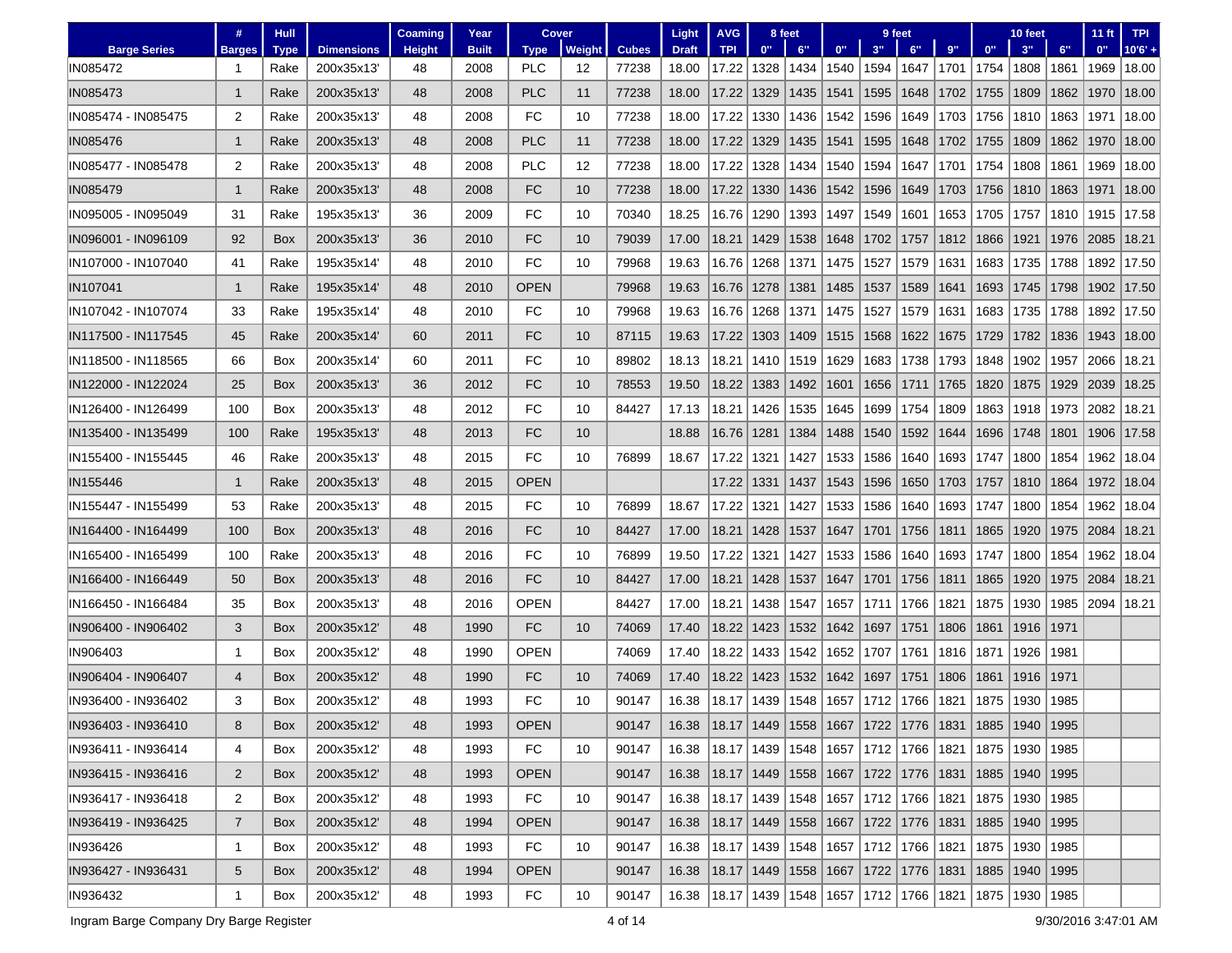|                     | #              | <b>Hull</b> |                   | Coaming       | Year         | <b>Cover</b> |               |              | Light        | <b>AVG</b>                 |      | 8 feet                     |      |      | 9 feet      |      |       | 10 feet |      | $11$ ft                                                                             | <b>TPI</b>                                                                          |
|---------------------|----------------|-------------|-------------------|---------------|--------------|--------------|---------------|--------------|--------------|----------------------------|------|----------------------------|------|------|-------------|------|-------|---------|------|-------------------------------------------------------------------------------------|-------------------------------------------------------------------------------------|
| <b>Barge Series</b> | <b>Barges</b>  | <b>Type</b> | <b>Dimensions</b> | <b>Height</b> | <b>Built</b> | <b>Type</b>  | <b>Weight</b> | <b>Cubes</b> | <b>Draft</b> | <b>TPI</b>                 | 0"   | 6"                         | 0"   | 3"   | 6"          | 9"   | $0$ " | 3"      | 6"   | 0"                                                                                  | $10'6' +$                                                                           |
| IN936433 - IN936434 | 2              | Box         | 200x35x12         | 48            | 1993         | <b>OPEN</b>  |               | 90147        | 16.38        | 18.17                      | 1449 | 1558                       | 1667 | 1722 | 1776        | 1831 | 1885  | 1940    | 1995 |                                                                                     |                                                                                     |
| IN946400            | 1              | Box         | 200x35x13         | 48            | 1994         | <b>OPEN</b>  |               | 84155        | 18.25        | 18.26                      | 1420 | 1527                       | 1637 | 1692 | 1746        | 1801 | 1855  | 1910    | 1965 | 2074                                                                                | 18.17                                                                               |
| IN946401 - IN946403 | 3              | Box         | 200x35x13         | 48            | 1994         | FC           | 10            | 84155        | 18.25        | 18.26                      | 1410 | 1517                       | 1627 | 1682 | 1736        | 1791 | 1845  | 1900    | 1955 | 2064                                                                                | 18.17                                                                               |
| IN946404 - IN946406 | 3              | Box         | 200x35x13         | 48            | 1994         | <b>OPEN</b>  |               | 84155        | 18.25        | 18.26                      | 1420 | 1527                       | 1637 | 1692 | 1746        | 1801 | 1855  | 1910    | 1965 | 2074                                                                                | 18.17                                                                               |
| <b>IN946407</b>     | $\mathbf{1}$   | Box         | 200x35x13         | 48            | 1994         | FC           | 10            | 84155        | 18.25        | 18.26                      | 1410 | 1517                       | 1627 | 1682 | 1736        | 1791 | 1845  | 1900    | 1955 | 2064                                                                                | 18.17                                                                               |
| IN946408            | -1             | Box         | 200x35x13'        | 48            | 1994         | <b>OPEN</b>  |               | 84155        | 18.25        | 18.26                      | 1420 | 1527                       | 1637 | 1692 | 1746        | 1801 | 1855  | 1910    | 1965 | 2074                                                                                | 18.17                                                                               |
| IN946409            | 1              | Box         | 200x35x13         | 48            | 1994         | FC           | 10            | 84155        | 18.25        | 18.26                      | 1410 | 1517                       | 1627 | 1682 | 1736        | 1791 | 1845  | 1900    | 1955 | 2064                                                                                | 18.17                                                                               |
| IN946410 - IN946411 | 2              | Box         | 200x35x13         | 48            | 1994         | <b>OPEN</b>  |               | 84155        | 18.25        | 18.26                      | 1420 | 1527                       | 1637 | 1692 | 1746        | 1801 | 1855  | 1910    | 1965 | 2074                                                                                | 18.17                                                                               |
| IN946412            | $\mathbf{1}$   | Box         | 200x35x13         | 48            | 1994         | <b>FC</b>    | 10            | 84155        | 18.25        | 18.26                      | 1410 | 1517                       | 1627 | 1682 | 1736        | 1791 | 1845  | 1900    | 1955 | 2064                                                                                | 18.17                                                                               |
| IN946413 - IN946414 | 2              | Box         | 200x35x13         | 48            | 1994         | <b>OPEN</b>  |               | 84155        | 18.25        | 18.26                      | 1420 | 1527                       | 1637 | 1692 | 1746        | 1801 | 1855  | 1910    | 1965 | 2074                                                                                | 18.17                                                                               |
| IN946415            | 1              | Box         | 200x35x13         | 48            | 1994         | FC           | 10            | 84155        | 18.25        | 18.26                      | 1410 | 1517                       | 1627 | 1682 | 1736        | 1791 | 1845  | 1900    | 1955 | 2064                                                                                | 18.17                                                                               |
| IN948500 - IN948506 | $\overline{7}$ | Box         | 200x35x14         | 48            | 1994         | <b>OPEN</b>  |               |              | 17.20        | 18.21                      | 1434 | 1543                       | 1653 | 1708 | 1762        | 1817 | 1872  | 1927    | 1981 | 2090                                                                                | 18.17                                                                               |
| IN967500 - IN967509 | 10             | Rake        | 200x35x14         | 60            | 1996         | <b>OPEN</b>  |               |              | 18.00        | 17.22                      | 1333 | 1439                       | 1545 | 1599 | 1652        | 1706 | 1759  | 1813    | 1866 | 1973                                                                                | 17.96                                                                               |
| IN968500 - IN968525 | 25             | Box         | 200x35x14         | 60            | 1996         | <b>OPEN</b>  |               |              | 17.20        | 18.21                      | 1434 | 1543                       | 1653 | 1708 | 1762        | 1817 | 1872  | 1927    | 1981 | 2090                                                                                | 18.17                                                                               |
| IN976400 - IN976401 | $\overline{2}$ | Box         | 200x35x13         | 48            | 1997         | FC           | 10            | 84155        | 18.25        | 18.26                      | 1410 | 1517                       | 1627 | 1682 | 1736        | 1791 | 1845  | 1900    | 1955 | 2064                                                                                | 18.17                                                                               |
| IN978500 - IN978524 | 25             | Box         | 200x35x14         | 60            | 1997         | <b>OPEN</b>  |               |              | 17.20        | 18.21                      | 1434 | 1543                       | 1653 | 1708 | 1762        | 1817 | 1872  | 1927    | 1981 | 2090                                                                                | 18.17                                                                               |
| IN987400 - IN987401 | $\overline{2}$ | Rake        | 200x35x14         | 48            | 1998         | FC           | 10            | 82272        | 18.90        | 17.22                      | 1315 | 1421                       | 1527 | 1581 | 1634        | 1688 | 1741  | 1795    | 1848 | 1955                                                                                | 17.96                                                                               |
| IN987402            | -1             | Rake        | 200x35x14         | 48            | 1998         | OPEN         |               | 82272        | 18.90        | 17.22                      | 1325 | 1431                       | 1537 | 1591 | 1644        | 1698 | 1751  | 1805    | 1858 | 1965                                                                                | 17.96                                                                               |
| IN987403 - IN987405 | 3              | Rake        | 200x35x14         | 48            | 1998         | FC           | 10            | 82272        | 18.90        | 17.22                      | 1315 | 1421                       | 1527 | 1581 | 1634        | 1688 | 1741  | 1795    | 1848 | 1955                                                                                | 17.96                                                                               |
| IN995400 - IN995401 | 2              | Rake        | 200x35x13'        | 48            | 1999         | <b>FC</b>    | 10            | 77103        | 18.25        | 17.88                      | 1330 | 1437                       | 1544 | 1598 | 1652        | 1706 | 1759  | 1814    | 1868 | 1977                                                                                | 18.17                                                                               |
| IN995402            | 1              | Rake        | 200x35x13         | 48            | 1999         | <b>OPEN</b>  |               | 77103        | 18.25        | 17.88                      | 1340 | 1447                       | 1554 | 1608 | 1662        | 1716 | 1769  | 1824    | 1878 | 1987                                                                                | 18.17                                                                               |
| IN995403 - IN995405 | 3              | Rake        | 200x35x13         | 48            | 1999         | <b>FC</b>    | 10            | 77103        | 18.25        | 17.88                      | 1330 | 1437                       | 1544 | 1598 | 1652        | 1706 | 1759  | 1814    | 1868 | 1977                                                                                | 18.17                                                                               |
| IN995406 - IN995407 | $\overline{2}$ | Rake        | 200x35x13         | 48            | 1999         | <b>OPEN</b>  |               | 77103        | 18.25        | 17.88                      | 1340 | 1447                       | 1554 | 1608 | 1662        | 1716 | 1769  | 1824    | 1878 | 1987                                                                                | 18.17                                                                               |
| IN995408            | -1             | Rake        | 200x35x13         | 48            | 1999         | FC           | 10            | 77103        | 18.25        | 17.88                      | 1330 | 1437                       | 1544 | 1598 | 1652        | 1706 | 1759  | 1814    | 1868 | 1977                                                                                | 18.17                                                                               |
| IN995409            | 1              | Rake        | 200x35x13         | 48            | 1999         | <b>OPEN</b>  |               | 77103        | 18.25        | 17.88                      | 1340 | 1447                       | 1554 | 1608 | 1662        | 1716 | 1769  | 1824    | 1878 | 1987                                                                                | 18.17                                                                               |
| IN995410 - IN995411 | 2              | Rake        | 200x35x13         | 48            | 1999         | FC           | 10            | 77103        | 18.25        | 17.88                      | 1330 | 1437                       | 1544 | 1598 | 1652        | 1706 | 1759  | 1814    | 1868 | 1977                                                                                | 18.17                                                                               |
| IN995412 - IN995413 | $\overline{2}$ | Rake        | 200x35x13         | 48            | 1999         | <b>FC</b>    | 10            | 77103        | 18.00        | 17.88                      | 1335 | 1442                       | 1549 | 1603 | 1656        | 1710 | 1764  | 1818    | 1872 | 1980                                                                                | 18.00                                                                               |
| IN995414            | -1             | Rake        | 200x35x13         | 48            | 1999         | OPEN         |               | 77103        | 18.00        |                            |      |                            |      |      |             |      |       |         |      | 17.88   1345   1452   1559   1613   1666   1720   1774   1828   1882   1990   18.00 |                                                                                     |
| IN995415 - IN995417 | 3              | Rake        | 200x35x13'        | 48            | 1999         | FC           | 10            | 77103        | 18.00        |                            |      |                            |      |      |             |      |       |         |      | 17.88 1335 1442 1549 1603 1656 1710 1764 1818 1872 1980 18.00                       |                                                                                     |
| IN995418            | 1              | Rake        | 200x35x13'        | 48            | 1999         | <b>OPEN</b>  |               | 77103        | 18.00        | 17.88   1345   1452   1559 |      |                            |      |      | 1613   1666 |      |       |         |      | 1720   1774   1828   1882   1990                                                    | 18.00                                                                               |
| IN995419 - IN995426 | 6              | Rake        | 200x35x13'        | 48            | 1999         | FC           | 10            | 77103        | 18.00        | 17.88 1335                 |      | 1442   1549                |      |      | 1603   1656 |      |       |         |      | 1710   1764   1818   1872   1980                                                    | 18.00                                                                               |
| IN995427            | 1              | Rake        | 200x35x13'        | 48            | 1999         | <b>OPEN</b>  |               | 77103        | 18.00        | 17.88   1345   1452   1559 |      |                            |      |      |             |      |       |         |      | 1613   1666   1720   1774   1828   1882   1990                                      | 18.00                                                                               |
| IN995429 - IN995444 | 13             | Rake        | 200x35x13'        | 48            | 1999         | FC           | 10            | 77103        | 18.00        |                            |      | 17.88   1335   1442   1549 |      |      |             |      |       |         |      | 1603   1656   1710   1764   1818   1872   1980   18.00                              |                                                                                     |
| IN995446            | 1              | Rake        | 200x35x13'        | 48            | 1999         | <b>OPEN</b>  |               | 77103        | 18.00        | 17.88   1345   1452   1559 |      |                            |      |      | 1613   1666 |      |       |         |      |                                                                                     | 1720   1774   1828   1882   1990   18.00                                            |
| IN995447 - IN995448 | $\overline{2}$ | Rake        | 200x35x13'        | 48            | 1999         | FC           | 10            | 77103        | 18.00        |                            |      |                            |      |      |             |      |       |         |      |                                                                                     | 17.88   1335   1442   1549   1603   1656   1710   1764   1818   1872   1980   18.00 |

Ingram Barge Company Dry Barge Register examples the state of the state of 14 9/30/2016 3:47:01 AM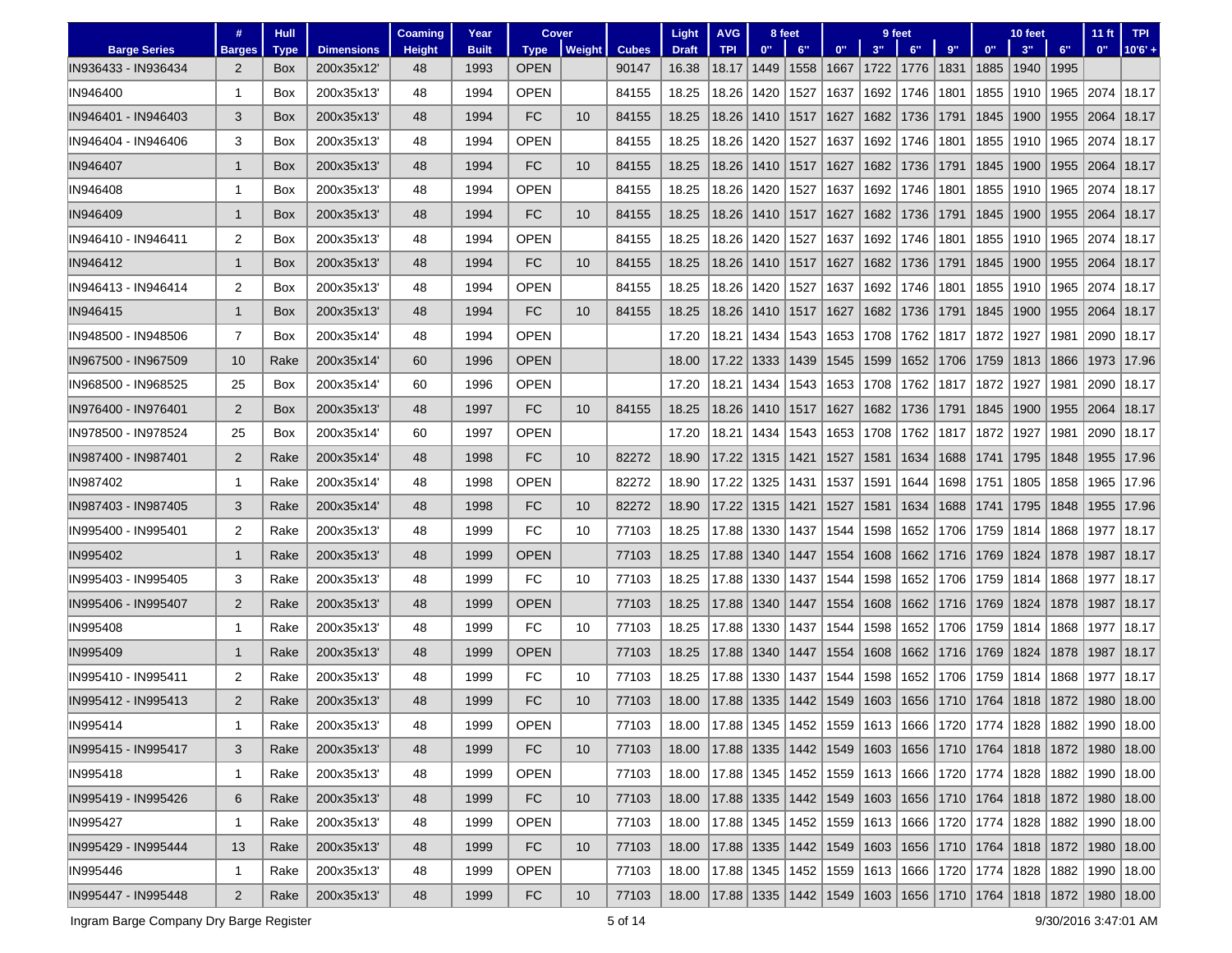|                     | #                 | Hull        |                   | Coaming       | Year         | Cover       |        |              | Light                              | <b>AVG</b>                                                                          |      | 8 feet                     |      |      | 9 feet                                         |      |      | 10 feet |           | 11 <sub>ft</sub> | <b>TPI</b>                                                               |
|---------------------|-------------------|-------------|-------------------|---------------|--------------|-------------|--------|--------------|------------------------------------|-------------------------------------------------------------------------------------|------|----------------------------|------|------|------------------------------------------------|------|------|---------|-----------|------------------|--------------------------------------------------------------------------|
| <b>Barge Series</b> | <b>Barges</b>     | <b>Type</b> | <b>Dimensions</b> | <b>Height</b> | <b>Built</b> | <b>Type</b> | Weight | <b>Cubes</b> | <b>Draft</b>                       | <b>TPI</b>                                                                          | 0"   | 6"                         | 0"   | 3"   | 6"                                             | 9"   | 0"   | 3"      | 6"        | 0"               | $10'6' +$                                                                |
| IN995450            |                   | Rake        | 200x35x13         | 48            | 1999         | <b>OPEN</b> |        | 77103        | 18.00                              | 17.88                                                                               | 1345 | 1452                       | 1559 | 1613 | 1666                                           | 1720 | 1774 | 1828    | 1882      | 1990             | 18.00                                                                    |
| IN995451            | $\mathbf{1}$      | Rake        | 200x35x13         | 48            | 1999         | FC          | 10     | 77103        | 18.00                              | 17.88                                                                               | 1335 | 1442                       | 1549 | 1603 | 1656                                           | 1710 | 1764 | 1818    | 1872      | 1980             | 18.00                                                                    |
| IN995453            | $\mathbf{1}$      | Rake        | 200x35x13         | 48            | 1999         | <b>OPEN</b> |        | 77103        | 18.00                              | 17.88                                                                               | 1345 | 1452                       | 1559 | 1613 | 1666                                           | 1720 | 1774 | 1828    | 1882      | 1990             | 18.00                                                                    |
| IN995454 - IN995457 | 4                 | Rake        | 200x35x13         | 48            | 1999         | <b>FC</b>   | 10     | 77103        | 18.00                              | 17.88                                                                               | 1335 | 1442                       | 1549 | 1603 | 1656                                           | 1710 | 1764 | 1818    | 1872      | 1980             | 18.00                                                                    |
| IN995458            | 1                 | Rake        | 200x35x13         | 48            | 1999         | <b>OPEN</b> |        | 77103        | 18.00                              | 17.88                                                                               | 1345 | 1452                       | 1559 | 1613 | 1666                                           | 1720 | 1774 | 1828    | 1882      | 1990             | 18.00                                                                    |
| IN995459 - IN995467 | 8                 | Rake        | 200x35x13         | 48            | 2000         | <b>FC</b>   | 10     | 77103        | 18.00                              | 17.88                                                                               | 1335 | 1442                       | 1549 | 1603 | 1656                                           | 1710 | 1764 | 1818    | 1872      | 1980             | 18.00                                                                    |
| IN995468 - IN995469 | 2                 | Rake        | 200x35x13         | 48            | 2000         | OPEN        |        | 77103        | 18.00                              | 17.88                                                                               | 1345 | 1452                       | 1559 | 1613 | 1666                                           | 1720 | 1774 | 1828    | 1882      | 1990             | 18.00                                                                    |
| IN995470 - IN995476 | $\overline{7}$    | Rake        | 200x35x13         | 48            | 2000         | FC          | 10     | 77103        | 18.00                              | 17.88                                                                               | 1335 | 1442                       | 1549 | 1603 | 1656                                           | 1710 | 1764 | 1818    | 1872      | 1980             | 18.00                                                                    |
| IN998500 - IN998502 | 3                 | Box         | 200x35x14         | 60            | 1999         | <b>FC</b>   | 10     |              | 17.50                              | 18.19                                                                               | 1419 | 1529                       | 1639 | 1694 | 1748                                           | 1803 | 1858 | 1913    | 1967      | 2076             | 18.25                                                                    |
| ING1107 - ING1137   | 16                | Rake        | 195x35x11'        | 36            | 1982         | <b>OPEN</b> |        | 51044        | 17.60                              | 16.64                                                                               | 1300 | 1404                       | 1508 | 1560 | 1612                                           | 1665 | 1718 |         |           |                  |                                                                          |
| ING1140 - ING1186   | 42                | Rake        | 195x35x11'        | 36            | 1985         | <b>OPEN</b> |        | 51044        | 18.20                              | 16.64                                                                               | 1292 | 1396                       | 1500 | 1552 | 1604                                           | 1657 | 1710 | 1763    | 1815      | 1921             | 17.67                                                                    |
| ING1302 - ING1303   | 2                 | Rake        | 195x35x12         | 36            | 1977         | <b>OPEN</b> |        | 65384        | 18.70                              | 16.57                                                                               | 1281 | 1383                       | 1487 | 1539 | 1590                                           | 1643 | 1695 | 1747    | 1799      | 1905             | 17.67                                                                    |
| ING1319 - ING1329   | 3                 | Rake        | 195x35x12         | 48            | 1980         | <b>OPEN</b> |        | 68422        | 17.00                              | 17.50                                                                               | 1321 | 1425                       | 1530 | 1583 | 1635                                           | 1688 | 1740 | 1793    | 1845      | 1950             | 17.50                                                                    |
| ING1370 - ING1373   | $\overline{2}$    | Rake        | 195x35x12         | 36            | 1983         | <b>OPEN</b> |        | 62792        | 16.60                              | 16.76                                                                               | 1327 | 1431                       | 1535 | 1587 | 1639                                           | 1692 | 1744 | 1797    | 1850      | 1956             | 17.67                                                                    |
| <b>ING1433</b>      | $\mathbf{1}$      | <b>Box</b>  | 200x35x12         | 48            | 1978         | <b>OPEN</b> |        |              | 15.50                              | 18.21                                                                               | 1465 | 1574                       | 1684 | 1739 | 1793                                           | 1848 | 1903 | 1958    |           | 2012   2121      | 18.17                                                                    |
| ING1436 - ING1444   | $\overline{2}$    | <b>Box</b>  | 200x35x12         | 48            | 1981         | <b>OPEN</b> |        |              | 15.80                              | 18.21                                                                               | 1459 | 1569                       | 1678 | 1733 | 1787                                           | 1842 | 1897 | 1952    | 2006 2116 |                  | 18.33                                                                    |
| ING1457 - ING1460   | $\overline{2}$    | <b>Box</b>  | 200x35x12         | 48            | 1981         | <b>OPEN</b> |        |              | 16.00                              | 18.33                                                                               | 1451 | 1561                       | 1670 | 1725 | 1779                                           | 1834 | 1889 | 1944    | 1999      | 2109             | 18.33                                                                    |
| ING1555 - ING1589   | 23                | Rake        | 195x35x12         | 18            | 1989         | <b>OPEN</b> |        | 57838        | 18.00                              | 17.00                                                                               | 1320 | 1425                       | 1531 | 1583 | 1636                                           | 1689 | 1741 | 1794    | 1847      | 1953             | 17.67                                                                    |
| ING1600 - ING1614   | $12 \overline{ }$ | <b>Box</b>  | 200x35x12         | 24            | 1991         | <b>OPEN</b> |        | 66160        | 16.00                              | 18.21                                                                               | 1452 | 1561                       | 1671 | 1725 | 1780                                           | 1835 | 1889 | 1944    | 1999      | 2108             | 18.17                                                                    |
| ING1615 - ING1628   | 11                | <b>Box</b>  | 200x35x12         | 24            | 1991         | <b>OPEN</b> |        | 66160        | 16.50                              | 18.14                                                                               | 1443 | 1552                       | 1661 | 1716 | 1770                                           | 1825 | 1880 | 1934    | 1988      | 2098             | 18.33                                                                    |
| ING1639 - ING1649   | 11                | Box         | 200x35x12         | 27            | 1991         | <b>OPEN</b> |        | 66160        | 16.67                              | 18.14                                                                               | 1443 | 1552                       | 1661 | 1716 | 1770                                           | 1825 | 1880 | 1934    | 1988      | 2098             | 18.33                                                                    |
| ING1650 - ING1659   | 10 <sup>°</sup>   | <b>Box</b>  | 200x35x12         | 27            | 1994         | <b>OPEN</b> |        | 66339        | 16.83                              | 18.21                                                                               | 1454 | 1564                       | 1673 | 1728 | 1783                                           | 1837 | 1892 | 1947    | 2001      | 2111             | 18.33                                                                    |
| ING1700 - ING1714   | 15                | Rake        | 195x35x12         | 18            | 1990         | <b>OPEN</b> |        | 57366        | 17.00                              | 16.92                                                                               | 1317 | 1421                       | 1526 | 1578 | 1631                                           | 1683 | 1736 | 1789    | 1842      | 1948             | 17.67                                                                    |
| ING1715 - ING1729   | 15                | Rake        | 195x35x12         | 18            | 1990         | <b>OPEN</b> |        | 57838        | 18.00                              | 17.00                                                                               | 1320 | 1425                       | 1531 | 1583 | 1636                                           | 1689 | 1741 | 1794    | 1847      | 1952             | 17.50                                                                    |
| ING1750 - ING1774   | 25                | Rake        | 195x35x12         | 48            | 1993         | <b>OPEN</b> |        | 84281        | 17.36                              | 17.63                                                                               | 1366 | 1471                       | 1577 | 1630 | 1683                                           | 1736 | 1789 | 1842    | 1895      |                  |                                                                          |
| ING1900 - ING1909   | 10                | Rake        | 200x35x13         | 36            | 1995         | <b>OPEN</b> |        | 72352        | 18.00                              | 17.31                                                                               | 1345 | 1451                       | 1558 | 1612 | 1666                                           | 1719 | 1773 | 1827    | 1881      | 1989             | 18.00                                                                    |
| ING1910 - ING1999   | 90                | Rake        | 200x35x13         | 36            | 1996         | OPEN        |        | 72775        | 17.83                              | 17.21                                                                               | 1342 | 1448                       | 1555 | 1608 | 1661                                           | 1715 | 1768 | 1822    | 1876      | 1984             | 18.04                                                                    |
| ING2000 - ING2099   | 99                | Box         | 200x35x13         | 36            | 1995         | <b>OPEN</b> |        | 79957        | 16.38                              | 18.18   1448   1557   1667   1722   1776   1831   1886   1941   1996   2106   18.33 |      |                            |      |      |                                                |      |      |         |           |                  |                                                                          |
| ING2100 - ING2134   | 33                | Rake        | 200x35x13'        | 36            | 1996         | <b>OPEN</b> |        | 72775        | 17.83   17.21   1342   1448   1555 |                                                                                     |      |                            |      |      |                                                |      |      |         |           |                  | 1608   1661   1715   1768   1822   1876   1984   18.04                   |
| ING2135 - ING2178   | 42                | Rake        | 200x35x13'        | 36            | 1997         | <b>OPEN</b> |        | 78811        | 17.00                              | 17.22   1346   1452   1558                                                          |      |                            |      |      |                                                |      |      |         |           |                  | 1612   1665   1718   1772   1826   1879   1987   18.08                   |
| ING2183 - ING2199   | 17                | Rake        | 200x35x13'        | 36            | 1998         | <b>OPEN</b> |        | 72775        | 18.00                              |                                                                                     |      | 17.22   1343   1449   1555 |      |      | 1608   1662   1715   1769   1822   1876   1984 |      |      |         |           |                  | 18.04                                                                    |
| ING2200 - ING2224   | 25                | Box         | 200x35x13         | 36            | 1996         | <b>OPEN</b> |        | 79506        | 16.00                              |                                                                                     |      | 18.21   1456   1565   1674 |      |      |                                                |      |      |         |           |                  | 1729   1784   1838   1893   1948   2002   2112   18.25                   |
| ING2225 - ING2256   | 24                | Box         | 200x35x13'        | 36            | 1998         | <b>OPEN</b> |        | 79957        | 16.38                              | 18.21                                                                               |      |                            |      |      | 1450   1559   1669   1723   1778   1833   1887 |      |      |         |           |                  | 1942   1997   2106   18.21                                               |
| ING2257 - ING2296   | 39                | Box         | 200x35x13'        | 36            | 1998         | <b>OPEN</b> |        | 79506        | 16.75                              | 18.21   1452   1561                                                                 |      |                            |      |      |                                                |      |      |         |           |                  | 1671  1725  1780  1835  1889  1944  1999  2108  18.21                    |
| ING2300 - ING2342   | 43                | Rake        | 200x35x13'        | 36            | 1998         | <b>OPEN</b> |        | 72775        | 18.00                              |                                                                                     |      |                            |      |      |                                                |      |      |         |           |                  | 17.22  1343  1449  1555  1608  1662  1715  1769  1822  1876  1984  18.04 |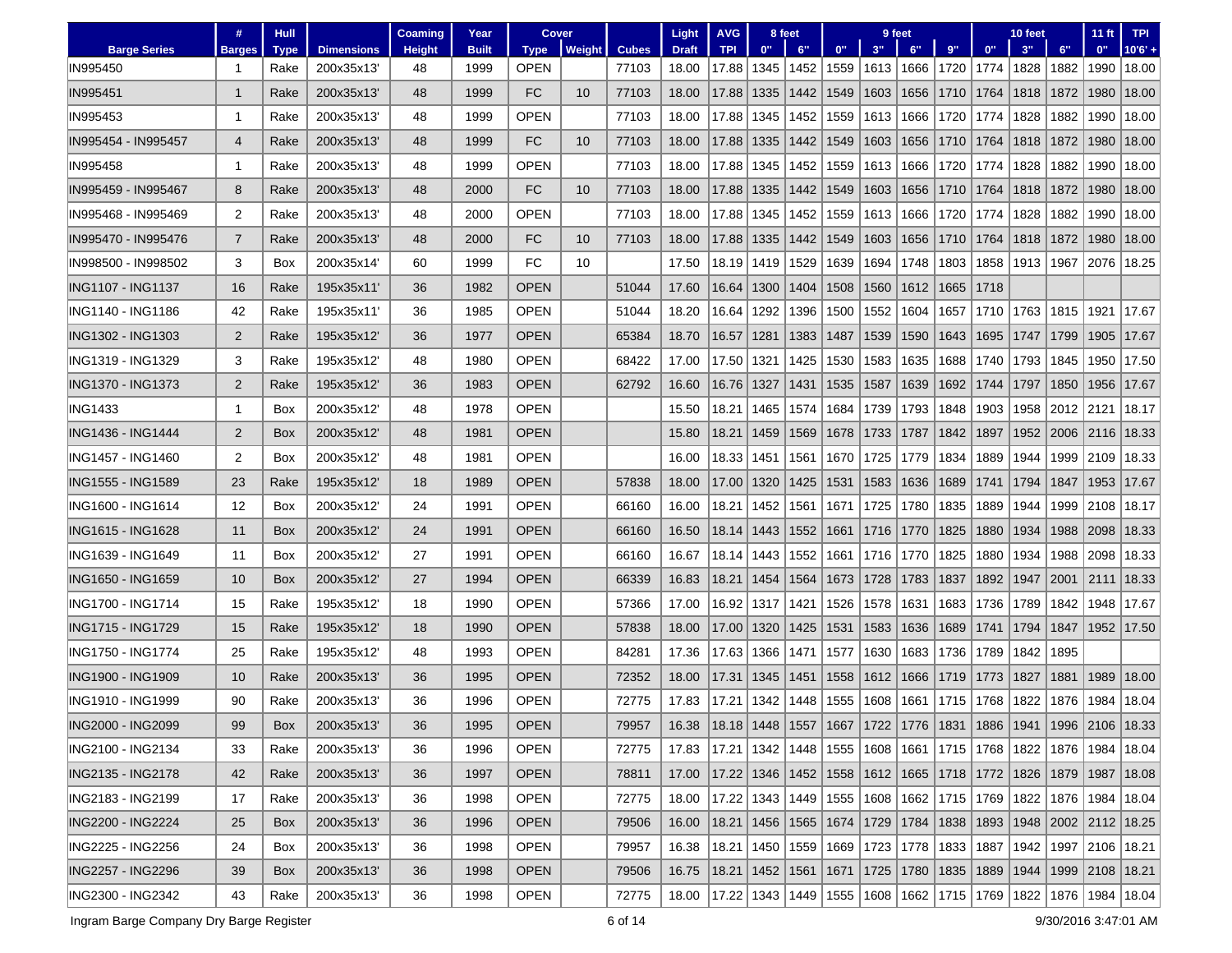|                          | #              | <b>Hull</b> |                   | Coaming       | Year         | Cover       |        |              | Light        | <b>AVG</b>                                                           |      | 8 feet |      |      | 9 feet             |      |      | 10 feet            |      | 11 ft                                                                    | <b>TPI</b> |
|--------------------------|----------------|-------------|-------------------|---------------|--------------|-------------|--------|--------------|--------------|----------------------------------------------------------------------|------|--------|------|------|--------------------|------|------|--------------------|------|--------------------------------------------------------------------------|------------|
| <b>Barge Series</b>      | <b>Barges</b>  | <b>Type</b> | <b>Dimensions</b> | <b>Height</b> | <b>Built</b> | <b>Type</b> | Weight | <b>Cubes</b> | <b>Draft</b> | <b>TPI</b>                                                           | 0"   | 6"     | 0"   | 3"   | 6"                 | 9"   | 0"   | 3"                 | 6"   | 0"                                                                       | $10'6' +$  |
| <b>ING2343</b>           | -1             | Rake        | 200x35x13         | 48            | 2001         | <b>OPEN</b> |        | 72775        | 18.00        | 17.22                                                                | 1343 | 1449   | 1555 | 1608 | 1662               | 1715 | 1769 | 1822               | 1876 | 1984                                                                     | 18.04      |
| ING2400 - ING2403        | 4              | <b>Box</b>  | 200x35x13         | 48            | 1997         | <b>OPEN</b> |        | 84389        | 18.25        | 18.26                                                                | 1420 | 1527   | 1637 | 1692 | 1746               | 1801 | 1855 | 1910               | 1965 | 2074                                                                     | 18.17      |
| ING2404 - ING2406        | 3              | Box         | 200x35x13         | 36            | 1997         | <b>OPEN</b> |        | 84389        | 18.25        | 18.26                                                                | 1420 | 1527   | 1637 |      | 1692   1746        | 1801 | 1855 | 1910               | 1965 | 2074                                                                     | 18.17      |
| ING2407 - ING2410        | 4              | Box         | 200x35x13'        | 48            | 1997         | <b>OPEN</b> |        | 84389        | 18.25        | 18.26                                                                | 1420 | 1527   | 1637 | 1692 | 1746               | 1801 | 1855 | 1910               | 1965 | 2074                                                                     | 18.17      |
| <b>ING2411</b>           | $\mathbf{1}$   | Box         | 200x35x13         | 36            | 1997         | <b>OPEN</b> |        | 84389        | 18.25        | 18.26                                                                | 1420 | 1527   | 1637 | 1692 | 1746               | 1801 | 1855 | 1910               | 1965 | 2074                                                                     | 18.17      |
| ING2412 - ING2414        | 3              | Box         | 200x35x13'        | 48            | 1997         | <b>OPEN</b> |        | 84389        | 18.25        | 18.26                                                                | 1420 | 1527   | 1637 | 1692 | 1746               | 1801 | 1855 | 1910               | 1965 | 2074                                                                     | 18.17      |
| <b>ING2415</b>           | $\mathbf{1}$   | Box         | 200x35x13         | 36            | 1997         | <b>OPEN</b> |        | 84389        | 18.25        | 18.26                                                                | 1420 | 1527   | 1637 | 1692 | 1746               | 1801 | 1855 | 1910               | 1965 | 2074                                                                     | 18.17      |
| ING2416 - ING2417        | 2              | Box         | 200x35x13         | 48            | 1997         | <b>OPEN</b> |        | 84389        | 18.25        | 18.26                                                                | 1420 | 1527   | 1637 | 1692 | 1746               | 1801 | 1855 | 1910               | 1965 | 2074                                                                     | 18.17      |
| <b>ING2418</b>           | $\mathbf{1}$   | Box         | 200x35x13         | 36            | 1997         | <b>OPEN</b> |        | 84389        | 18.25        | 18.26                                                                | 1420 | 1527   | 1637 | 1692 | 1746               | 1801 | 1855 | 1910               | 1965 | 2074                                                                     | 18.17      |
| ING2419 - ING2421        | 3              | Box         | 200x35x13'        | 48            | 1997         | <b>OPEN</b> |        | 84389        | 18.25        | 18.26                                                                | 1420 | 1527   | 1637 | 1692 | 1746               | 1801 | 1855 | 1910               | 1965 | 2074                                                                     | 18.17      |
| <b>ING4009</b>           | $\mathbf{1}$   | Box         | 200x35x12         | 48            | 1979         | <b>OPEN</b> |        | 78763        | 15.88        | 18.25                                                                | 1463 | 1573   | 1682 | 1737 | 1792               | 1847 | 1902 | 1959               | 2016 |                                                                          |            |
| <b>ING4021</b>           | -1             | Box         | 200x35x12         | 48            | 1981         | <b>OPEN</b> |        |              | 15.38        | 18.21                                                                | 1475 | 1584   | 1694 | 1749 | 1803               | 1858 | 1912 | 1967               | 2021 |                                                                          |            |
| ING4401 - ING4402        | $\overline{2}$ | Box         | 200x35x12         | 48            | 1979         | <b>OPEN</b> |        | 79300        | 15.88        | 18.19                                                                | 1458 | 1567   | 1677 | 1732 | 1787               | 1842 | 1897 |                    |      |                                                                          |            |
| ING4405 - ING4422        | 8              | Box         | 200x35x12         | 48            | 1980         | <b>OPEN</b> |        | 78807        | 15.38        | 18.26                                                                | 1464 | 1574   | 1683 | 1738 | 1793               | 1848 | 1902 |                    |      |                                                                          |            |
| ING4428 - ING4430        | $\overline{2}$ | <b>Box</b>  | 200x35x12         | 48            | 1980         | <b>OPEN</b> |        | 78860        | 15.75        | 18.25                                                                | 1462 | 1571   | 1681 | 1735 | 1790               | 1845 | 1900 |                    |      |                                                                          |            |
| ING4442 - ING4445        | 3              | Box         | 200x35x12         | 48            | 1981         | <b>OPEN</b> |        | 78860        | 16.13        | 18.25                                                                | 1456 | 1565   | 1675 | 1729 | 1784               | 1839 | 1894 |                    |      |                                                                          |            |
| ING4452 - ING4471        | 12             | Box         | 200x35x12         | 48            | 1982         | <b>OPEN</b> |        | 78807        | 15.38        | 18.26                                                                | 1464 | 1574   | 1683 | 1738 | 1793               | 1848 | 1902 |                    |      |                                                                          |            |
| ING4507 - ING4517        | 5              | Box         | 200x35x12         | 48            | 1981         | <b>OPEN</b> |        | 78860        | 16.13        | 18.22                                                                | 1456 | 1566   | 1675 | 1730 | 1784               | 1839 | 1894 | 1948               | 2003 |                                                                          | 2112 18.17 |
| <b>ING4547</b>           | $\mathbf{1}$   | Box         | 200x35x12         | 48            | 1981         | <b>OPEN</b> |        | 78860        | 16.38        | 18.22                                                                | 1451 | 1561   | 1670 | 1725 | 1779               | 1834 | 1889 | 1943               |      | 1998 2107                                                                | 18.17      |
| ING4550                  | -1             | Box         | 200x35x12         | 48            | 1980         | <b>OPEN</b> |        | 78860        | 16.13        | 18.31                                                                | 1462 | 1571   | 1681 | 1736 | 1791               | 1846 | 1901 | 1956               | 2011 | 2120                                                                     | 18.17      |
| ING4560 - ING4577        | 3              | Box         | 200x35x12         | 48            | 1981         | <b>OPEN</b> |        | 78860        | 16.13        | 18.22                                                                | 1456 | 1566   | 1675 |      | 1730   1784        | 1839 | 1894 | 1949               |      | 2003   2112                                                              | 18.17      |
| ING4598 - ING4611        | 3              | Box         | 200x35x12         | 48            | 1981         | <b>OPEN</b> |        | 80590        | 16.38        | 18.24                                                                | 1451 | 1560   | 1670 | 1724 | 1779               | 1834 | 1888 | 1943               | 1998 | 2107                                                                     | 18.17      |
| <b>ING4612</b>           | $\mathbf{1}$   | Box         | 200x35x12         | 48            | 1981         | <b>OPEN</b> |        | 80590        | 15.38        | 18.10                                                                | 1459 | 1567   | 1676 | 1730 | 1785               | 1839 | 1893 | 1948               | 2002 | 2110                                                                     | 18.00      |
| ING4624 - ING4629        | 3              | Box         | 200x35x12         | 48            | 1981         | <b>OPEN</b> |        | 79305        | 15.38        | 18.14                                                                | 1461 | 1569   | 1678 | 1733 | 1787               | 1841 | 1896 | 1950               | 2005 | 2113                                                                     | 18.00      |
| ING4638 - ING4639        | $\overline{2}$ | Box         | 200x35x12         | 48            | 1981         | <b>OPEN</b> |        | 78860        | 15.38        | 18.22                                                                | 1456 | 1565   | 1675 | 1729 | 1784               | 1839 | 1894 | 1948               | 2003 | 2113 18.33                                                               |            |
| ING4655 - ING4671        | 13             | Box         | 200x35x12         | 36            | 1990         | <b>OPEN</b> |        | 73513        | 16.50        | 18.22                                                                | 1451 | 1561   | 1670 | 1725 | 1780               | 1834 | 1889 | 1944               | 1998 |                                                                          | 2108 18.33 |
| <b>ING4690</b>           | $\mathbf{1}$   | Box         | 200x35x12         | 24            | 1991         | <b>OPEN</b> |        | 66160        | 16.38        | 18.14                                                                | 1443 | 1552   | 1661 |      | 1716 1770          | 1825 | 1880 | 1934               | 1988 | 2098                                                                     | 18.33      |
| ING4691                  | -1             | Box         | 200x35x12         | 42            | 1991         | FC          | 10     | 74635        | 14.88        |                                                                      |      |        |      |      |                    |      |      |                    |      | 18.14  1428  1537  1646  1701  1755  1810  1865  1919  1974  2083  18.17 |            |
| <b>ING4692 - ING4694</b> | $\overline{2}$ | Box         | 200x35x12'        | 42            | 1991         | <b>OPEN</b> |        | 74635        | 14.88        | 18.14 1438 1547                                                      |      |        |      |      |                    |      |      |                    |      | 1656   1711   1765   1820   1875   1929   1984   2093   18.17            |            |
| <b>ING4695</b>           | 1              | Box         | 200x35x12         | 42            | 1990         | FC          | 10     | 74635        | 14.88        | 18.14   1428   1537                                                  |      |        |      |      | 1646  1701  1755   |      |      |                    |      | 1810   1865   1919   1974   2083   18.17                                 |            |
| ING4696 - ING4698        | $\overline{2}$ | Box         | 200x35x12         | 42            | 1991         | <b>OPEN</b> |        | 74635        | 14.88        | 18.14   1438   1547                                                  |      |        |      |      | 1656   1711   1765 |      |      | 1820   1875   1929 |      | 1984   2093   18.17                                                      |            |
| ING4713 - ING4717        | 5              | Box         | 200x35x12         | 60            | 1989         | FC          | 10     | 84659        | 15.88        | 18.14   1443   1552                                                  |      |        | 1661 |      | 1714   1769        |      |      | 1824   1878   1933 | 1987 |                                                                          |            |
| ING4718 - ING4719        | $\overline{2}$ | Box         | 200x35x12         | 36            | 1990         | FC          | 10     | 84659        | 15.88        | 18.14   1443   1552   1661   1714   1769   1824   1878   1933        |      |        |      |      |                    |      |      |                    | 1987 |                                                                          |            |
| ING4720 - ING4725        | 5              | Box         | 200x35x12         | 60            | 1990         | <b>FC</b>   | 10     | 84659        | 15.88        | 18.14   1443   1552   1661                                           |      |        |      |      | 1714   1769        |      |      | 1824   1878   1933 | 1987 |                                                                          |            |
| <b>ING4726</b>           | $\mathbf{1}$   | Box         | 200x35x12         | 36            | 1990         | FC          | 10     | 84659        | 15.88        | 18.14   1443   1552   1661   1714   1769   1824   1878   1933   1987 |      |        |      |      |                    |      |      |                    |      |                                                                          |            |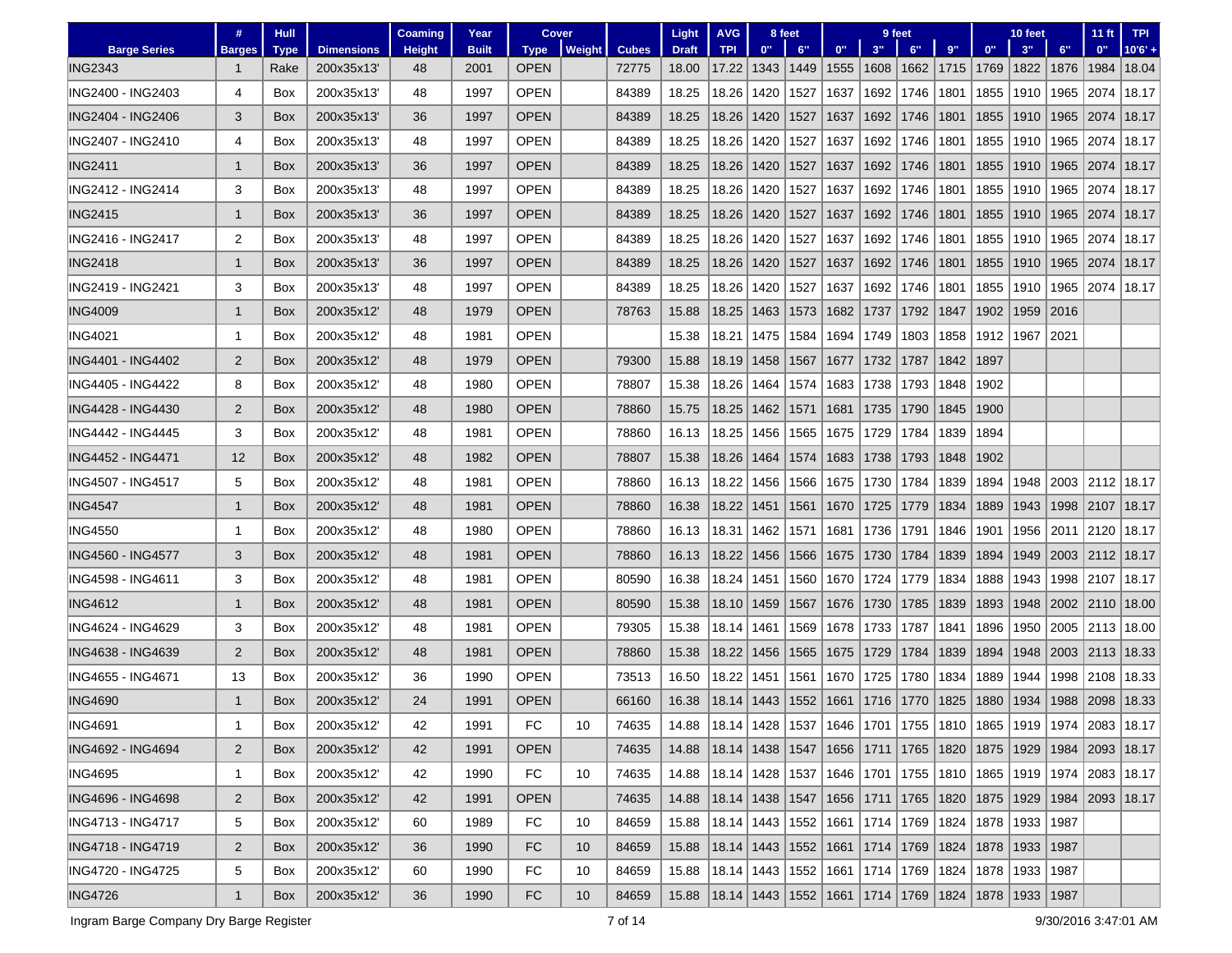|                          | #                       | <b>Hull</b> |                   | Coaming       | Year         | <b>Cover</b> |               |              | Light                                                                                       | <b>AVG</b>                                    |                     | 8 feet                     |                    |             | 9 feet      |      |                           | 10 feet |      | 11 <sub>ft</sub>                         | <b>TPI</b>                                             |
|--------------------------|-------------------------|-------------|-------------------|---------------|--------------|--------------|---------------|--------------|---------------------------------------------------------------------------------------------|-----------------------------------------------|---------------------|----------------------------|--------------------|-------------|-------------|------|---------------------------|---------|------|------------------------------------------|--------------------------------------------------------|
| <b>Barge Series</b>      | <b>Barges</b>           | <b>Type</b> | <b>Dimensions</b> | <b>Height</b> | <b>Built</b> | <b>Type</b>  | <b>Weight</b> | <b>Cubes</b> | <b>Draft</b>                                                                                | <b>TPI</b>                                    | 0"                  | 6"                         | 0"                 | 3"          | 6"          | 9"   | 0"                        | 3"      | 6"   | 0"                                       | $10'6' +$                                              |
| <b>ING4728</b>           |                         | Box         | 200x35x12         | 60            | 1990         | <b>OPEN</b>  |               | 84659        | 15.88                                                                                       | 18.14                                         | 1453                | 1562                       | 1671               |             | 1724   1779 | 1834 | 1888                      | 1943    | 1997 |                                          |                                                        |
| ING4729 - ING4730        | $\overline{2}$          | Box         | 200x35x12         | 60            | 1990         | FC           | 10            | 84659        | 15.88                                                                                       | 18.14                                         | 1443                | 1552                       | 1661               | 1714        | 1769        | 1824 | 1878                      | 1933    | 1987 |                                          |                                                        |
| <b>ING4733</b>           | 1                       | Box         | 200x35x12         | 60            | 1990         | <b>OPEN</b>  |               | 84659        | 15.88                                                                                       | 18.14                                         | 1453                | 1562                       | 1671               | 1724        | 1779        | 1834 | 1888                      | 1943    | 1997 |                                          |                                                        |
| ING4734 - ING4749        | 12                      | Box         | 200x35x12         | 60            | 1990         | <b>FC</b>    | 10            | 84659        | 15.88                                                                                       | 18.14                                         | 1443                | 1552                       | 1661               | 1714        | 1769        | 1824 | 1878                      | 1933    | 1987 |                                          |                                                        |
| <b>ING4750</b>           | 1                       | Box         | 200x35x12         | 48            | 1990         | FC           | 10            | 84659        | 15.88                                                                                       | 18.14                                         | 1443                | 1552                       | 1661               |             | 1714   1769 | 1824 | 1878                      | 1933    | 1987 |                                          |                                                        |
| <b>ING4752</b>           | $\mathbf{1}$            | Box         | 200x35x12         | 60            | 1990         | FC           | 10            | 84659        | 15.88                                                                                       | 18.14                                         | 1443                | 1552                       | 1661               | 1714        | 1769        | 1824 | 1878                      | 1933    | 1987 |                                          |                                                        |
| <b>ING4753</b>           | 1                       | Box         | 200x35x12         | 48            | 1991         | FC           | 10            | 78663        | 17.38                                                                                       | 18.14                                         | 1446                | 1555                       | 1664               | 1719        | 1773        | 1828 | 1883                      | 1937    | 1992 | 2101                                     | 18.17                                                  |
| ING4754 - ING4755        | $\overline{2}$          | Box         | 200x35x12         | 48            | 1991         | <b>OPEN</b>  |               | 78663        | 17.38                                                                                       | 18.14                                         | 1456                | 1565                       | 1674               | 1729        | 1783        | 1838 | 1893                      | 1947    | 2002 | 2111                                     | 18.17                                                  |
| ING4756 - ING4762        | $\overline{7}$          | Box         | 200x35x12'        | 48            | 1991         | FC           | 10            | 78663        | 17.38                                                                                       | 18.14                                         | 1446                | 1555                       | 1664               | 1719        | 1773        | 1828 | 1883                      | 1937    | 1992 | 2101                                     | 18.17                                                  |
| ING4763 - ING4766        | $\overline{4}$          | Box         | 200x35x12         | 60            | 1993         | FC           | 10            | 84390        | 17.88                                                                                       | 18.24                                         | 1435                | 1544                       | 1654               |             | 1708 1763   | 1818 | 1872                      | 1927    | 1982 |                                          |                                                        |
| <b>ING4767</b>           | 1                       | Box         | 200x35x12'        | 48            | 1993         | FC           | 10            | 84390        | 17.88                                                                                       | 18.24                                         | 1435                | 1544                       | 1654               |             | 1708   1763 | 1818 | 1872                      | 1927    | 1982 |                                          |                                                        |
| <b>ING4768 - ING4777</b> | 9                       | Box         | 200x35x12         | 48            | 1992         | FC           | 10            | 78864        | 15.13                                                                                       | 18.21                                         | 1440                | 1550                       | 1659               | 1714        | 1768        | 1823 | 1877                      | 1932    | 1986 |                                          |                                                        |
| ING4778 - ING4779        | 2                       | Box         | 200x35x12'        | 48            | 1990         | FC           | 10            | 74069        | 17.40                                                                                       | 18.22                                         | 1423                | 1532                       | 1642               | 1697        | 1751        | 1806 | 1861                      | 1916    | 1971 |                                          |                                                        |
| <b>ING4780 - ING4787</b> | 8                       | Box         | 200x35x12         | 48            | 1992         | <b>FC</b>    | 10            | 78680        | 16.10                                                                                       | 18.21                                         | 1445                | 1554                       | 1664               |             | 1719 1773   | 1828 | 1882                      | 1937    | 1992 | 2101                                     | 18.17                                                  |
| <b>ING4788</b>           | 1                       | Box         | 200x35x12'        | 48            | 1992         | <b>OPEN</b>  |               | 78680        | 16.10                                                                                       | 18.21                                         | 1455                | 1564                       | 1674               | 1729        | 1783        | 1838 | 1892                      | 1947    | 2002 |                                          | 2111   18.17                                           |
| ING4789 - ING4794        | 6                       | Box         | 200x35x12         | 48            | 1992         | FC           | 10            | 78680        | 16.10                                                                                       | 18.21                                         | 1445                | 1554                       | 1664               |             | 1719   1773 | 1828 | 1882                      | 1937    | 1992 | 2101                                     | 18.17                                                  |
| ING4800 - ING4825        | 26                      | Box         | 200x35x13         | 60            | 1994         | FC           | 10            | 89502        | 17.75                                                                                       | 18.26                                         | 1421                | 1528                       | 1637               | 1692        | 1746        | 1801 | 1856                      | 1911    | 1965 | 2075                                     | 18.33                                                  |
| <b>ING4826</b>           | $\mathbf{1}$            | Box         | 200x35x13         | 60            | 1994         | <b>OPEN</b>  |               | 89502        | 17.75                                                                                       | 18.26                                         | 1431                | 1538                       | 1647               |             | 1702   1756 | 1811 | 1866                      | 1921    | 1975 | 2085                                     | 18.33                                                  |
| ING4827 - ING4834        | 8                       | Box         | 200x35x13'        | 60            | 1994         | FC           | 10            | 89502        | 17.75                                                                                       | 18.26                                         | 1421                | 1528                       | 1637               | 1692        | 1746        | 1801 | 1856                      | 1911    | 1965 | 2075                                     | 18.33                                                  |
| ING4900 - ING4909        | 10                      | Box         | 200x35x13'        | 60            | 1998         | FC           | 10            | 89502        | 17.75                                                                                       | 18.26                                         | 1419                | 1526                       | 1635               |             | 1690   1744 | 1799 | 1854                      | 1909    | 1963 | 2073                                     | 18.33                                                  |
| ING4910 - ING4919        | 10                      | Box         | 200x35x13         | 48            | 2001         | FC           | 10            | 84411        | 16.38                                                                                       | 18.21                                         | 1436                | 1545                       | 1655               | 1709        | 1764        | 1819 | 1873                      | 1928    | 1983 | 2092                                     | 18.17                                                  |
| <b>ING5000</b>           | $\mathbf{1}$            | Rake        | 195x35x12         | 48            | 1980         | <b>OPEN</b>  |               | 71050        | 17.13                                                                                       | 16.79                                         | 1322                | 1426                       | 1530               | 1582        | 1634        | 1687 | 1739                      | 1792    | 1844 | 1950                                     | 17.67                                                  |
| ING5004 - ING5038        | 3                       | Rake        | 195x35x12'        | 48            | 1980         | <b>OPEN</b>  |               | 71050        | 16.13                                                                                       | 16.61                                         | 1324                | 1428                       | 1534               | 1586        | 1638        | 1690 | 1743                      | 1795    | 1848 | 1952                                     | 17.33                                                  |
| ING5098 - ING5101        | $\overline{2}$          | Rake        | 195x35x12         | 48            | 1979         | <b>OPEN</b>  |               | 70783        | 18.38                                                                                       | 16.57                                         | 1280                | 1382                       | 1486               | 1537        | 1589        | 1641 | 1694                      | 1746    | 1798 |                                          | 1904 17.67                                             |
| <b>ING5421</b>           |                         | Rake        | 195x35x12'        | 48            | 1981         | <b>OPEN</b>  |               |              | 16.38                                                                                       | 16.81                                         | 1320                | 1424                       | 1529               | 1582        | 1634        | 1687 | 1739                      | 1792    | 1844 |                                          |                                                        |
| <b>ING5428</b>           | 1                       | Rake        | 195x35x12         | 36            | 1981         | <b>OPEN</b>  |               |              | 16.38                                                                                       | 16.81                                         | 1320                | 1424                       | 1529               |             | 1582 1634   | 1687 | 1739                      | 1792    | 1844 |                                          |                                                        |
| ING5503 - ING5535        | 10                      | Rake        | 195x35x12         | 48            | 1982         | <b>OPEN</b>  |               | 70440        | 15.33                                                                                       | 16.85                                         | 1322                | 1427                       | 1531               | 1584        | 1637        | 1689 | 1740                      | 1793    | 1847 |                                          | 1953 17.67                                             |
| ING5568 - ING5578        | $\overline{\mathbf{4}}$ | Rake        | 195x35x12         | 48            | 1980         | <b>OPEN</b>  |               | 70675        | 15.33                                                                                       | 17.00 1331 1434 1536 1591 1645 1699 1753 1805 |                     |                            |                    |             |             |      |                           |         |      | 1856 1964 18.00                          |                                                        |
| ING5584 - ING5589        | 3                       | Rake        | 195x35x12'        | 48            | 1979         | OPEN         |               | 70783        | 18.50                                                                                       | 16.57   1282   1385   1489                    |                     |                            |                    | 1541        | 1592        |      | 1645   1697               |         |      | 1750   1802   1907   17.50               |                                                        |
| ING5598 - ING5616        | $5^{\circ}$             | Rake        | 195x35x12'        | 48            | 1981         | <b>OPEN</b>  |               | 70648        | 15.75                                                                                       | 16.81   1320   1424   1529   1581             |                     |                            |                    |             | 1634        |      |                           |         |      | 1686 1739 1791 1844 1950 17.67           |                                                        |
| ING5664 - ING5692        | 8                       | Rake        | 195x35x12'        | 48            | 1981         | OPEN         |               | 70650        | 15.67                                                                                       |                                               | 16.92   1323   1427 |                            | 1532               |             | 1586 1637   |      | 1692   1743   1798   1849 |         |      |                                          | 1956 17.83                                             |
| ING5700 - ING5714        | 15                      | Rake        | 200x35x12         | 36            | 1993         | <b>OPEN</b>  |               | 67509        | 16.00                                                                                       | 17.22                                         | 1351   1457         |                            | 1564               | 1617   1671 |             |      |                           |         |      | 1725   1778   1832   1886   1995   18.17 |                                                        |
| ING5715 - ING5719        | 5                       | Rake        | 200x35x12         | 36            | 1992         | <b>OPEN</b>  |               | 67404        | 16.38                                                                                       |                                               |                     | 17.36   1356   1463   1570 |                    |             |             |      |                           |         |      |                                          | 1624   1678   1732   1786   1840   1894   2003   18.17 |
| ING5720 - ING5798        | 75                      | Rake        | 200x35x12         | 36            | 1993         | <b>OPEN</b>  |               | 67509        | 15.75                                                                                       | $17.22$ 1351 1457                             |                     |                            | 1564   1617   1671 |             |             |      |                           |         |      | 1725   1778   1832   1886   1995   18.17 |                                                        |
| ING5800 - ING5811        | 12                      | Rake        | 195x35x13'        | 36            | 2001         | FC           | 10            | 70474        | 18.25   16.76   1291   1394   1498   1550   1602   1654   1706   1758   1811   1916   17.58 |                                               |                     |                            |                    |             |             |      |                           |         |      |                                          |                                                        |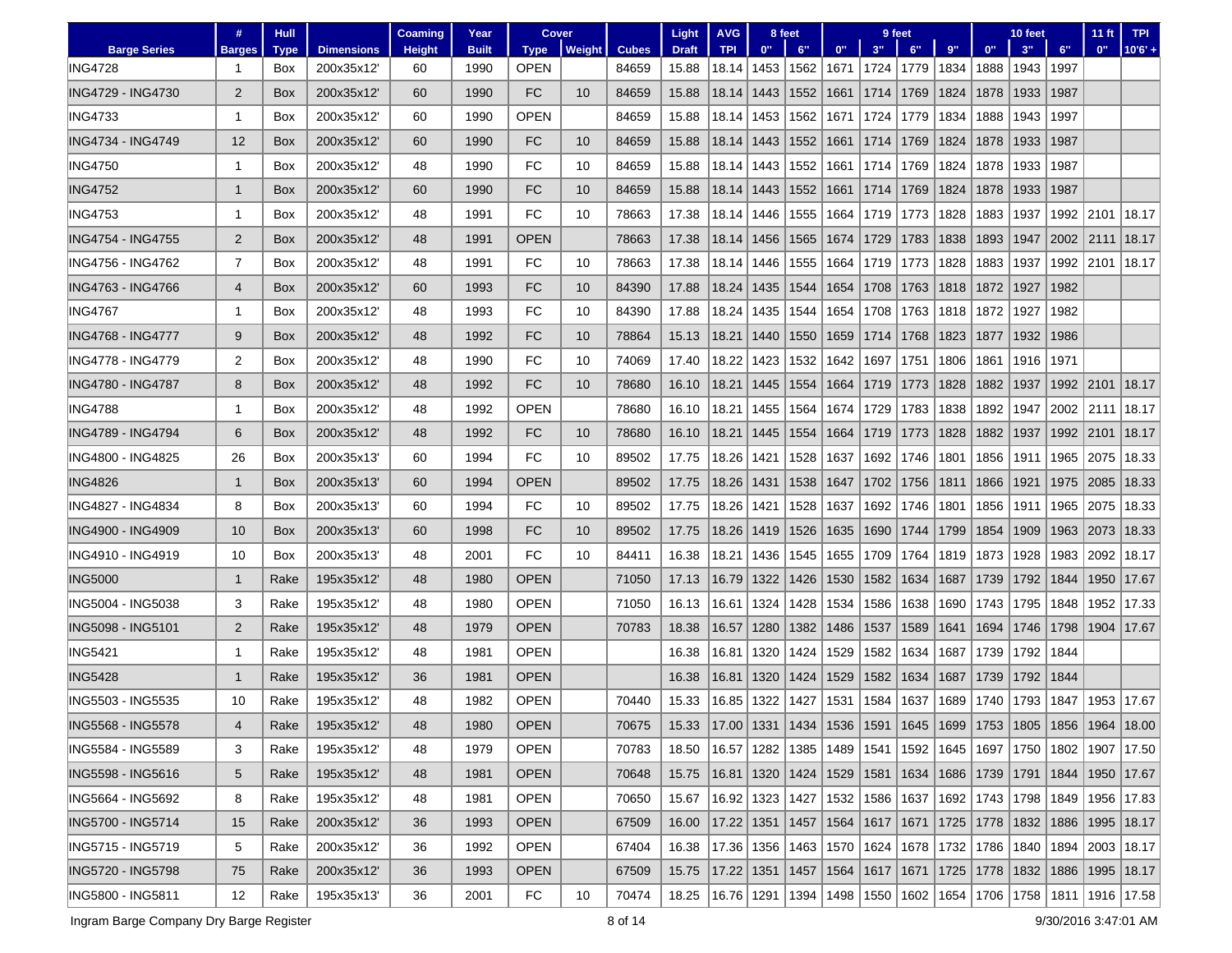|                          | #              | <b>Hull</b> |                   | <b>Coaming</b> | Year         | Cover       |        |              | Light                                                                 | <b>AVG</b>                                             |                            | 8 feet |      |           | 9 feet                                          |             |       | 10 feet |      | $11$ ft      | <b>TPI</b> |
|--------------------------|----------------|-------------|-------------------|----------------|--------------|-------------|--------|--------------|-----------------------------------------------------------------------|--------------------------------------------------------|----------------------------|--------|------|-----------|-------------------------------------------------|-------------|-------|---------|------|--------------|------------|
| <b>Barge Series</b>      | <b>Barges</b>  | <b>Type</b> | <b>Dimensions</b> | <b>Height</b>  | <b>Built</b> | <b>Type</b> | Weight | <b>Cubes</b> | <b>Draft</b>                                                          | <b>TPI</b>                                             | 0"                         | 6"     | 0"   | 3"        | 6"                                              | 9"          | $0$ " | 3"      | 6"   | 0"           | $10'6' +$  |
| <b>ING5812</b>           |                | Rake        | 195x35x13         | 36             | 2001         | FC          | 11     | 70474        | 18.25                                                                 | 16.76                                                  | 1290                       | 1393   | 1497 | 1549 1601 |                                                 | 1653        | 1705  | 1757    | 1810 | 1915         | 17.58      |
| ING5813 - ING5899        | 86             | Rake        | 195x35x13         | 36             | 2002         | FC          | 10     | 70474        | 18.25                                                                 | 16.76                                                  | 1291                       | 1394   | 1498 | 1550      | 1602                                            | 1654        | 1706  | 1758    | 1811 | 1916         | 17.58      |
| ING5901 - ING5914        | 13             | Rake        | 195x35x12         | 48             | 1992         | FC          | 10     | 70440        | 17.38                                                                 | 17.42                                                  | 1310                       | 1414   | 1518 | 1571      | 1623                                            | 1676        | 1728  | 1781    | 1834 |              |            |
| <b>ING5916</b>           | -1             | Rake        | 195x35x12         | 48             | 1991         | FC          | 10     | 70440        | 17.50                                                                 | 17.46                                                  | 1305                       | 1410   | 1514 | 1567      | 1619                                            | 1672        | 1724  | 1777    | 1830 |              |            |
| <b>ING5918</b>           | 1              | Rake        | 195x35x12         | 48             | 1991         | FC          | 10     | 70440        | 18.13                                                                 | 17.42                                                  | 1298                       | 1402   | 1506 | 1559      | 1611                                            | 1664        | 1716  | 1769    | 1822 |              |            |
| ING5919 - ING5934        | 12             | Rake        | 195x35x12         | 48             | 1991         | FC          | 10     | 70440        | 17.50                                                                 | 17.46                                                  | 1305                       | 1410   | 1514 | 1567      | 1619                                            | 1672        | 1724  | 1777    | 1830 |              |            |
| ING5956 - ING5972        | 3              | Rake        | 195x35x12         | 48             | 1990         | FC          | 10     | 70146        | 17.88                                                                 | 17.33                                                  | 1290                       | 1393   | 1497 | 1549      | 1601                                            | 1654        | 1706  | 1759    | 1811 |              |            |
| ING6500 - ING6515        | 16             | Box         | 200x35x12         | 48             | 1997         | FC          | 11     | 79038        | 16.38                                                                 | 18.21                                                  | 1433                       | 1542   | 1652 | 1707      | 1761                                            | 1816        | 1871  | 1926    | 1981 |              |            |
| <b>ING6516</b>           | $\mathbf{1}$   | Box         | 200x35x12         | 48             | 1997         | FC          | 10     | 79038        | 16.38                                                                 | 18.21                                                  | 1434                       | 1543   | 1653 | 1708      | 1762                                            | 1817        | 1872  | 1927    | 1982 |              |            |
| ING6517 - ING6529        | 13             | Box         | 200x35x12         | 48             | 1997         | FC          | 11     | 79038        | 16.38                                                                 | 18.21                                                  | 1433                       | 1542   | 1652 | 1707      | 1761                                            | 1816        | 1871  | 1926    | 1981 |              |            |
| ING6530 - ING6561        | 32             | Box         | 200x35x12         | 48             | 1996         | FC          | 10     | 78270        | 16.20                                                                 | 18.21                                                  | 1443                       | 1552   | 1662 | 1717      | 1771                                            | 1826        | 1880  | 1935    | 1990 | 2099         | 18.17      |
| <b>ING6562</b>           | 1              | Box         | 200x35x12         | 48             | 1996         | <b>OPEN</b> |        | 78270        | 16.20                                                                 | 18.21                                                  | 1453                       | 1562   | 1672 | 1727      | 1781                                            | 1836        | 1890  | 1945    | 2000 | 2109         | 18.17      |
| ING6563 - ING6566        | 4              | Box         | 200x35x12         | 48             | 1996         | FC          | 10     | 78270        | 16.20                                                                 | 18.21                                                  | 1443                       | 1552   | 1662 | 1717      | 1771                                            | 1826        | 1880  | 1935    | 1990 | 2099         | 18.17      |
| <b>ING6567</b>           | 1              | Box         | 200x35x12'        | 48             | 1996         | <b>OPEN</b> |        | 78270        | 16.20                                                                 | 18.21                                                  | 1453                       | 1562   | 1672 | 1727      | 1781                                            | 1836        | 1890  | 1945    | 2000 | 2109         | 18.17      |
| ING6568 - ING6576        | 9              | Box         | 200x35x12         | 48             | 1996         | FC          | 10     | 78270        | 16.20                                                                 | 18.21                                                  | 1443                       | 1552   | 1662 | 1717      | 1771                                            | 1826        | 1880  | 1935    | 1990 | 2099         | 18.17      |
| ING6577 - ING6584        | 8              | Box         | 200x35x13'        | 48             | 1998         | FC          | 10     | 84412        | 16.20                                                                 | 18.21                                                  | 1444                       | 1553   | 1663 | 1718      | 1772                                            | 1827        | 1881  | 1936    | 1991 | 2100         | 18.17      |
| <b>ING718 - ING721</b>   | 3              | Rake        | 195x35x12         | 48             | 1978         | <b>OPEN</b> |        | 70783        | 18.50                                                                 | 16.57                                                  | 1283                       | 1386   | 1490 | 1542      | 1593                                            | 1646        | 1698  |         |      |              |            |
| ING7508 - ING7511        | 3              | Rake        | 200x35x12         | 36             | 1991         | <b>OPEN</b> |        | 67215        | 15.75                                                                 | 17.38                                                  | 1366                       | 1473   | 1580 | 1634      | 1688                                            | 1742        | 1796  | 1850    | 1904 | 2013         | 18.17      |
| <b>ING7514 - ING7515</b> | $\overline{2}$ | Rake        | 200x35x12         | 36             | 1992         | <b>OPEN</b> |        | 67509        | 17.13                                                                 | 17.22                                                  | 1351                       | 1456   | 1564 | 1616      | 1671                                            | 1725        | 1777  | 1832    | 1886 | 1995         | 18.17      |
| <b>ING7516</b>           | -1             | Rake        | 200x35x12         | 36             | 1992         | <b>OPEN</b> |        | 67509        | 17.00                                                                 | 17.22                                                  | 1351                       | 1457   | 1564 | 1617      | 1671                                            | 1725        | 1778  | 1832    | 1886 | 1995         | 18.17      |
| <b>ING7518</b>           | 1              | Rake        | 200x35x12         | 60             | 1991         | <b>OPEN</b> |        | 78006        | 17.38                                                                 | 17.14                                                  | 1345                       | 1451   | 1557 | 1610      | 1663                                            | 1717        | 1770  | 1823    | 1877 | 1983         | 17.67      |
| <b>ING7519</b>           | -1             | Rake        | 200x35x12         | 60             | 1991         | FC          | 10     | 78006        | 17.38                                                                 | 17.14                                                  | 1335                       | 1441   | 1547 | 1600      | 1653                                            | 1707        | 1760  | 1813    | 1867 | 1973         | 17.67      |
| ING7520 - ING7528        | 8              | Rake        | 200x35x12         | 60             | 1991         | <b>OPEN</b> |        | 78006        | 17.38                                                                 | 17.14                                                  | 1345                       | 1451   | 1557 | 1610      | 1663                                            | 1717        | 1770  | 1823    | 1877 | 1983         | 17.67      |
| <b>ING7529</b>           | -1             | Rake        | 200x35x12         | 60             | 1991         | FC          | 10     | 78006        | 17.38                                                                 | 17.14                                                  | 1335                       | 1441   | 1547 | 1600      | 1653                                            | 1707        | 1760  | 1813    | 1867 | 1973         | 17.67      |
| ING7530 - ING7531        | 2              | Rake        | 200x35x12         | 60             | 1991         | <b>OPEN</b> |        | 78006        | 17.38                                                                 | 17.14                                                  | 1345                       | 1451   | 1557 | 1610      | 1663                                            | 1717        | 1770  | 1823    | 1877 | 1983         | 17.67      |
| <b>ING7532</b>           | -1             | Rake        | 200x35x12         | 60             | 1992         | <b>OPEN</b> |        | 77370        | 17.38                                                                 | 17.31                                                  | 1369                       | 1476   | 1583 | 1636      | 1690                                            | 1744        | 1798  |         |      |              |            |
| <b>ING7533</b>           | 1              | Rake        | 200x35x12         | 60             | 1992         | <b>FC</b>   | 10     | 77370        | 17.38                                                                 | 17.31                                                  | 1359                       | 1466   | 1573 | 1626      | 1680                                            | 1734        | 1788  |         |      |              |            |
| ING7534 - ING7536        | 3              | Rake        | 200x35x12         | 60             | 1992         | <b>OPEN</b> |        | 77370        | 17.38                                                                 | 17.31   1369   1476   1583   1636   1690   1744   1798 |                            |        |      |           |                                                 |             |       |         |      |              |            |
| <b>ING7537</b>           | $\mathbf{1}$   | Rake        | 200x35x12'        | 60             | 1992         | FC          | 10     | 77370        | 17.38                                                                 | 17.31   1359   1466   1573   1626   1680   1734   1788 |                            |        |      |           |                                                 |             |       |         |      |              |            |
| ING7538 - ING7539        | $\overline{2}$ | Rake        | 200x35x12         | 60             | 1992         | <b>OPEN</b> |        | 77370        | 17.38                                                                 |                                                        |                            |        |      |           | 17.31  1369  1476  1583  1636  1690  1744  1798 |             |       |         |      |              |            |
| <b>ING7540</b>           | $\mathbf{1}$   | Rake        | 200x35x12'        | 60             | 1992         | FC          | 10     | 77370        | 17.38                                                                 | 17.31   1359   1466   1573                             |                            |        |      |           | 1626   1680   1734   1788                       |             |       |         |      |              |            |
| <b>ING7541</b>           | -1             | Rake        | 200x35x12         | 60             | 1992         | <b>OPEN</b> |        | 77370        | 17.38                                                                 |                                                        | 17.31   1369   1476   1583 |        |      |           | 1636   1690                                     | 1744   1798 |       |         |      |              |            |
| ING7542 - ING7543        | $\overline{2}$ | Rake        | 200x35x12         | 60             | 1993         | <b>OPEN</b> |        | 77795        | 17.88                                                                 | 17.38   1352   1459   1567                             |                            |        |      | 1621      | 1675   1729   1783   1837   1891                |             |       |         |      | 1999   18.00 |            |
| <b>ING7544</b>           | 1              | Rake        | 200x35x12         | 60             | 1993         | FC          | 10     | 77795        | 17.88   17.38   1342   1449   1557   1611   1665   1719   1773   1827 |                                                        |                            |        |      |           |                                                 |             |       |         | 1881 |              | 1989 18.00 |
| <b>ING7545 - ING7555</b> | 11             | Rake        | 200x35x12         | 60             | 1993         | <b>OPEN</b> |        | 77795        | 17.88 17.38 1352 1459 1567 1621 1675 1729 1783 1837 1891 1999 18.00   |                                                        |                            |        |      |           |                                                 |             |       |         |      |              |            |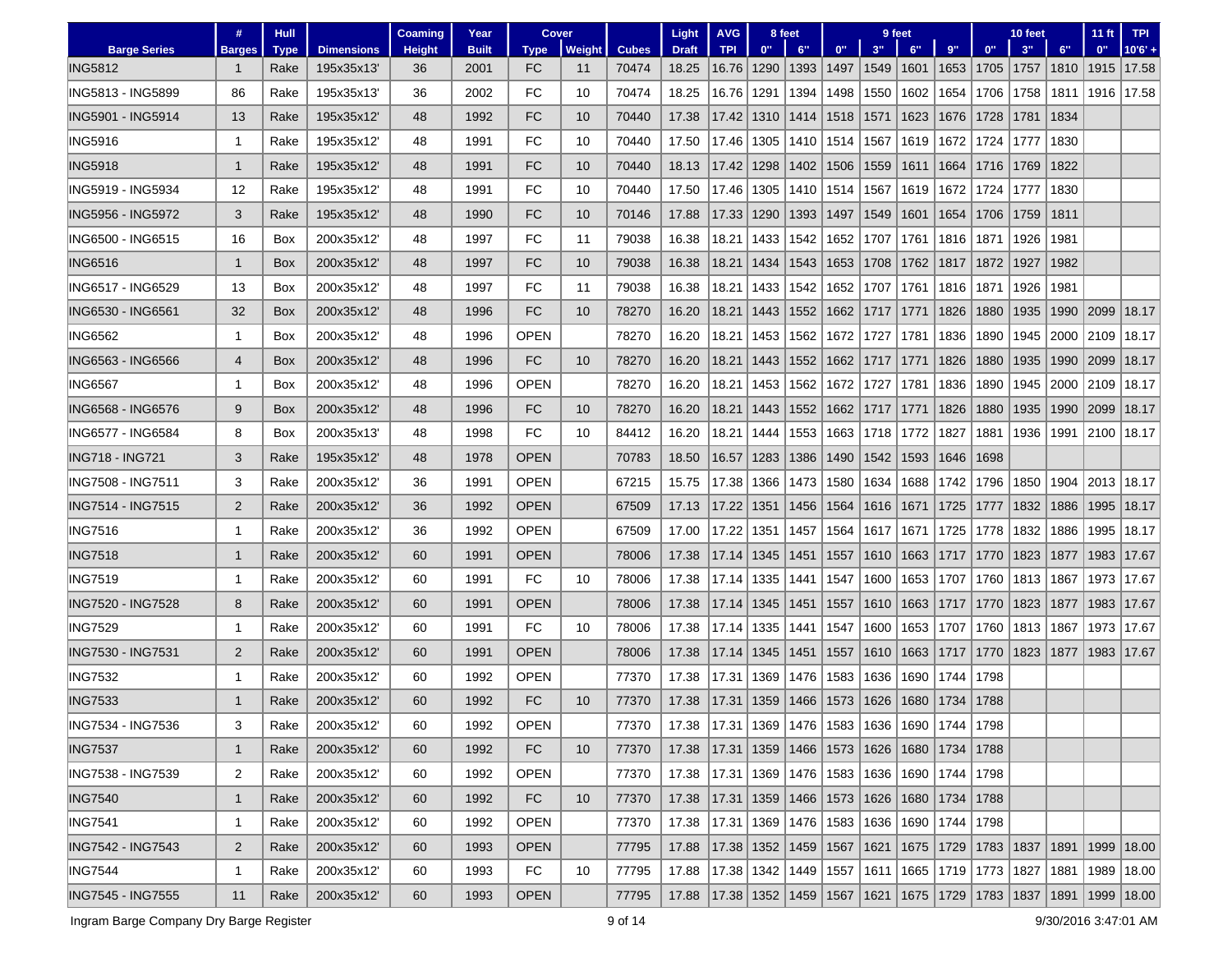|                          | #              | <b>Hull</b> |                   | <b>Coaming</b> | Year         | <b>Cover</b> |               |              | Light                                                                                       | <b>AVG</b>                               |      | 8 feet |      |      | 9 feet                                          |      |           | 10 feet |      | $11$ ft                                                                             | <b>TPI</b>                                                                                  |
|--------------------------|----------------|-------------|-------------------|----------------|--------------|--------------|---------------|--------------|---------------------------------------------------------------------------------------------|------------------------------------------|------|--------|------|------|-------------------------------------------------|------|-----------|---------|------|-------------------------------------------------------------------------------------|---------------------------------------------------------------------------------------------|
| <b>Barge Series</b>      | <b>Barges</b>  | <b>Type</b> | <b>Dimensions</b> | <b>Height</b>  | <b>Built</b> | <b>Type</b>  | <b>Weight</b> | <b>Cubes</b> | <b>Draft</b>                                                                                | <b>TPI</b>                               | 0"   | 6"     | 0"   | 3"   | 6"                                              | 9"   | 0"        | 3"      | 6"   | 0"                                                                                  | $10'6' +$                                                                                   |
| ING7556 - ING7566        | 11             | Rake        | 200x35x12         | 60             | 1994         | <b>OPEN</b>  |               | 77370        | 17.38                                                                                       | 17.32                                    | 1354 | 1460   | 1567 | 1621 | 1675                                            | 1728 | 1782      | 1836    | 1889 | 1996                                                                                | 17.83                                                                                       |
| ING7567 - ING7587        | 21             | Rake        | 200x35x12         | 60             | 1995         | <b>OPEN</b>  |               | 77795        | 17.88                                                                                       | 17.38                                    | 1349 | 1456   | 1563 | 1617 | 1671                                            | 1725 | 1779      | 1833    | 1887 | 1995                                                                                | 18.00                                                                                       |
| <b>ING7588</b>           | -1             | Rake        | 200x35x12         | 60             | 1995         | FC           | 11            | 77795        | 17.88                                                                                       | 17.38                                    | 1338 | 1445   | 1552 | 1606 | 1660                                            | 1714 | 1768      | 1822    | 1876 | 1984                                                                                | 18.00                                                                                       |
| <b>ING7589</b>           | -1             | Rake        | 200x35x12         | 48             | 1995         | <b>OPEN</b>  |               | 77795        | 17.88                                                                                       | 17.38                                    | 1349 | 1456   | 1563 | 1617 | 1671                                            | 1725 | 1779      | 1833    | 1887 | 1995                                                                                | 18.00                                                                                       |
| ING7590 - ING7594        | 5              | Rake        | 200x35x12         | 60             | 1995         | <b>OPEN</b>  |               | 77795        | 17.88                                                                                       | 17.38                                    | 1349 | 1456   | 1563 | 1617 | 1671                                            | 1725 | 1779      | 1833    | 1887 | 1995                                                                                | 18.00                                                                                       |
| <b>ING7595</b>           | -1             | Rake        | 200x35x12         | 48             | 1995         | <b>OPEN</b>  |               | 77795        | 17.88                                                                                       | 17.38                                    | 1349 | 1456   | 1563 | 1617 | 1671                                            | 1725 | 1779      | 1833    | 1887 | 1995                                                                                | 18.00                                                                                       |
| <b>ING7623</b>           | -1             | Rake        | 195x35x12         | 48             | 1990         | FC           | 10            | 70146        | 17.88                                                                                       | 17.33                                    | 1290 | 1393   | 1497 | 1549 | 1601                                            | 1654 | 1706      | 1759    | 1811 |                                                                                     |                                                                                             |
| ING7631 - ING7635        | 3              | Rake        | 195x35x12         | 36             | 1990         | FC           | 10            | 65543        | 17.50                                                                                       | 16.92                                    | 1313 | 1417   | 1522 | 1575 | 1627                                            | 1680 | 1733      | 1786    | 1839 |                                                                                     | 1945   17.67                                                                                |
| <b>ING7636</b>           | $\mathbf 1$    | Rake        | 195x35x12         | 60             | 1994         | FC           | 10            | 75170        | 18.13                                                                                       | 16.92                                    | 1304 | 1408   | 1513 | 1565 | 1618                                            | 1671 | 1723      |         |      |                                                                                     |                                                                                             |
| <b>ING7637</b>           | -1             | Rake        | 195x35x12         | 36             | 1995         | FC           | 10            | 75413        | 17.38                                                                                       | 16.76                                    | 1302 | 1405   | 1509 | 1561 | 1614                                            | 1666 | 1718      |         |      |                                                                                     |                                                                                             |
| ING7700 - ING7714        | 15             | Rake        | 200x35x12         | 60             | 1996         | FC           | 11            | 77795        | 17.38                                                                                       | 17.38                                    | 1336 | 1443   | 1551 | 1605 | 1659                                            | 1713 | 1767      | 1817    | 1873 |                                                                                     |                                                                                             |
| ING7750 - ING7754        | 5              | Rake        | 200x35x12         | 48             | 1998         | FC           | 10            | 67430        | 17.60                                                                                       | 17.22                                    | 1337 | 1443   | 1550 | 1604 | 1657                                            | 1711 | 1764      | 1818    | 1872 | 1980                                                                                | 18.00                                                                                       |
| <b>ING7755</b>           | -1             | Rake        | 200x35x12         | 48             | 1998         | <b>OPEN</b>  |               | 67430        | 17.60                                                                                       | 17.22                                    | 1347 | 1453   | 1560 | 1614 | 1667                                            | 1721 | 1774      | 1828    | 1882 | 1990                                                                                | 18.00                                                                                       |
| ING7756 - ING7772        | 17             | Rake        | 200x35x12         | 48             | 1998         | FC           | 10            | 67430        | 17.60                                                                                       | 17.22                                    | 1337 | 1443   | 1550 | 1604 | 1657                                            | 1711 | 1764      | 1818    | 1872 | 1980                                                                                | 18.00                                                                                       |
| <b>ING7773</b>           | 1              | Rake        | 200x35x12         | 48             | 1998         | <b>OPEN</b>  |               | 67430        | 17.60                                                                                       | 17.22                                    | 1347 | 1453   | 1560 | 1614 | 1667                                            | 1721 | 1774      | 1828    | 1882 | 1990                                                                                | 18.00                                                                                       |
| <b>ING7774 - ING7775</b> | 2              | Rake        | 200x35x12         | 48             | 1998         | FC           | 10            | 67430        | 17.60                                                                                       | 17.22                                    | 1337 | 1443   | 1550 | 1604 | 1657                                            | 1711 | 1764      | 1818    | 1872 | 1980                                                                                | 18.00                                                                                       |
| ING7900 - ING7909        | 10             | Rake        | 200x35x13         | 60             | 2000         | FC           | 10            | 82413        | 17.38                                                                                       | 17.31                                    | 1336 | 1442   | 1549 | 1603 | 1657                                            | 1711 | 1764      | 1818    | 1872 | 1981                                                                                | 18.17                                                                                       |
| <b>ING7910</b>           | $\mathbf{1}$   | Rake        | 200x35x13         | 36             | 2000         | FC           | 10            | 82413        | 17.38                                                                                       | 17.31                                    | 1336 | 1442   | 1549 |      | 1603   1657                                     | 1711 | 1764      | 1818    | 1872 | 1981                                                                                | 18.17                                                                                       |
| ING7911 - ING7913        | 3              | Rake        | 200x35x13         | 60             | 2000         | FC           | 10            | 82413        | 17.38                                                                                       | 17.31                                    | 1336 | 1442   | 1549 | 1603 | 1657                                            | 1711 | 1764      | 1818    | 1872 | 1981                                                                                | 18.17                                                                                       |
| <b>ING7914</b>           | -1             | Rake        | 200x35x13         | 36             | 1994         | FC           | 10            | 82413        | 17.38                                                                                       | 17.31                                    | 1336 | 1442   | 1549 | 1603 | 1657                                            | 1711 | 1764      | 1818    | 1872 | 1981                                                                                | 18.17                                                                                       |
| ING7915 - ING7936        | 22             | Rake        | 200x35x13         | 48             | 2001         | FC           | 10            | 82280        | 17.38                                                                                       | 17.22                                    | 1330 | 1431   | 1542 | 1595 | 1649                                            | 1702 | 1767      | 1809    | 1863 | 1971                                                                                | 18.00                                                                                       |
| <b>ING803</b>            | $\mathbf{1}$   | Box         | 200x35x12         | 48             | 1980         | <b>OPEN</b>  |               | 80530        | 16.25                                                                                       | 18.25                                    | 1464 | 1574   | 1683 | 1738 | 1793                                            | 1847 | 1902      | 1957    | 2011 | 2120                                                                                | 18.17                                                                                       |
| ING900 - ING907          | 8              | Rake        | 260x53x12         | 48             | 1993         | OPEN         |               | 135294       | 15.90                                                                                       | 34.03                                    | 2715 | 2923   | 3133 | 3238 | 3342                                            | 3448 | 3553      | 3659    | 3764 | 3975                                                                                | 35.17                                                                                       |
| <b>ING908 - ING915</b>   | 8              | <b>Box</b>  | 260x53x12         | 48             | 1994         | <b>OPEN</b>  |               |              | 14.90                                                                                       | 35.51                                    | 2877 | 3091   | 3304 | 3411 | 3517                                            | 3624 | 3730      | 3837    | 3944 | 4157                                                                                | 35.50                                                                                       |
| ING916 - ING923          | 8              | Rake        | 260x53x12         | 46             | 1983         | <b>OPEN</b>  |               |              | 17.75                                                                                       | 34.33                                    | 2680 | 2890   | 3100 | 3206 | 3311                                            | 3416 | 3521      | 3627    | 3733 | 3944                                                                                | 35.17                                                                                       |
| MBL1379 - MBL1382        | $\overline{4}$ | <b>Box</b>  | 200x35x13         | 48             | 2011         | FC           | 10            | 84121        | 17.88                                                                                       | 18.18                                    | 1415 | 1524   | 1633 | 1688 | 1742                                            | 1797 | 1852      | 1907    | 1961 | 2070                                                                                | 18.17                                                                                       |
| MBL962 - MBL964          | 3              | Rake        | 200x35x13         | 48             | 2005         | FC           | 10            | 77216        | 18.38                                                                                       | 17.22                                    | 1322 | 1428   | 1534 | 1588 | 1641                                            | 1695 | 1748      | 1802    | 1855 | 1963                                                                                | 18.00                                                                                       |
| MGT11 - MGT16            | 6              | Box         | 200x35x12         | 48             | 1996         | FC.          | 10            | 79038        | 15.25                                                                                       |                                          |      |        |      |      |                                                 |      |           |         |      | 18.21   1461   1570   1680   1734   1789   1844   1898   1953   2008   2117   18.17 |                                                                                             |
| MGT17                    | 1              | Box         | 200x35x12         | 48             | 1996         | <b>OPEN</b>  |               | 79038        |                                                                                             |                                          |      |        |      |      |                                                 |      |           |         |      |                                                                                     | 15.25   18.21   1471   1580   1690   1744   1799   1854   1908   1963   2018   2127   18.17 |
| <b>MGT18 - MGT20</b>     | 3              | Box         | 200x35x12         | 48             | 1996         | FC           | 10            | 79038        | 15.25   18.21   1461   1570   1680   1734   1789                                            |                                          |      |        |      |      |                                                 |      | 1844 1898 |         |      | 1953   2008   2117   18.17                                                          |                                                                                             |
| MGT36 - MGT39            | 4              | Box         | 200x35x12         | 60             | 1997         | FC           | 10            |              | 15.38                                                                                       |                                          |      |        |      |      | 18.21   1458   1568   1677   1732   1786   1841 |      | 1896      |         |      | 1951  2005   2115   18.33                                                           |                                                                                             |
| MGT40                    | $\mathbf{1}$   | Box         | 200x35x13'        | 48             | 1998         | <b>FC</b>    | 10            |              | 16.25                                                                                       | 18.21   1443   1552   1662   1716   1771 |      |        |      |      |                                                 |      |           |         |      | 1826   1880   1935   1990   2099   18.21                                            |                                                                                             |
| MGT41                    | 1              | Box         | 200x35x13'        | 60             | 1998         | <b>OPEN</b>  |               |              | 16.25                                                                                       |                                          |      |        |      |      | 18.21   1453   1562   1672   1726   1781        |      |           |         |      | 1836   1890   1945   2000   2109   18.21                                            |                                                                                             |
| <b>MGT42 - MGT43</b>     | $\overline{2}$ | Box         | 200x35x13'        | 60             | 2000         | FC           | 10            |              | 16.25   18.21   1443   1552   1662   1716   1771                                            |                                          |      |        |      |      |                                                 |      |           |         |      | 1826   1880   1935   1990   2099   18.21                                            |                                                                                             |
| OR2132 - OR2156          | 25             | Rake        | 200x35x13         | 48             | 1999         | <b>SRC</b>   | 45            | 77100        | 18.25   17.83   1301   1407   1514   1568   1622   1676   1729   1784   1838   1946   18.00 |                                          |      |        |      |      |                                                 |      |           |         |      |                                                                                     |                                                                                             |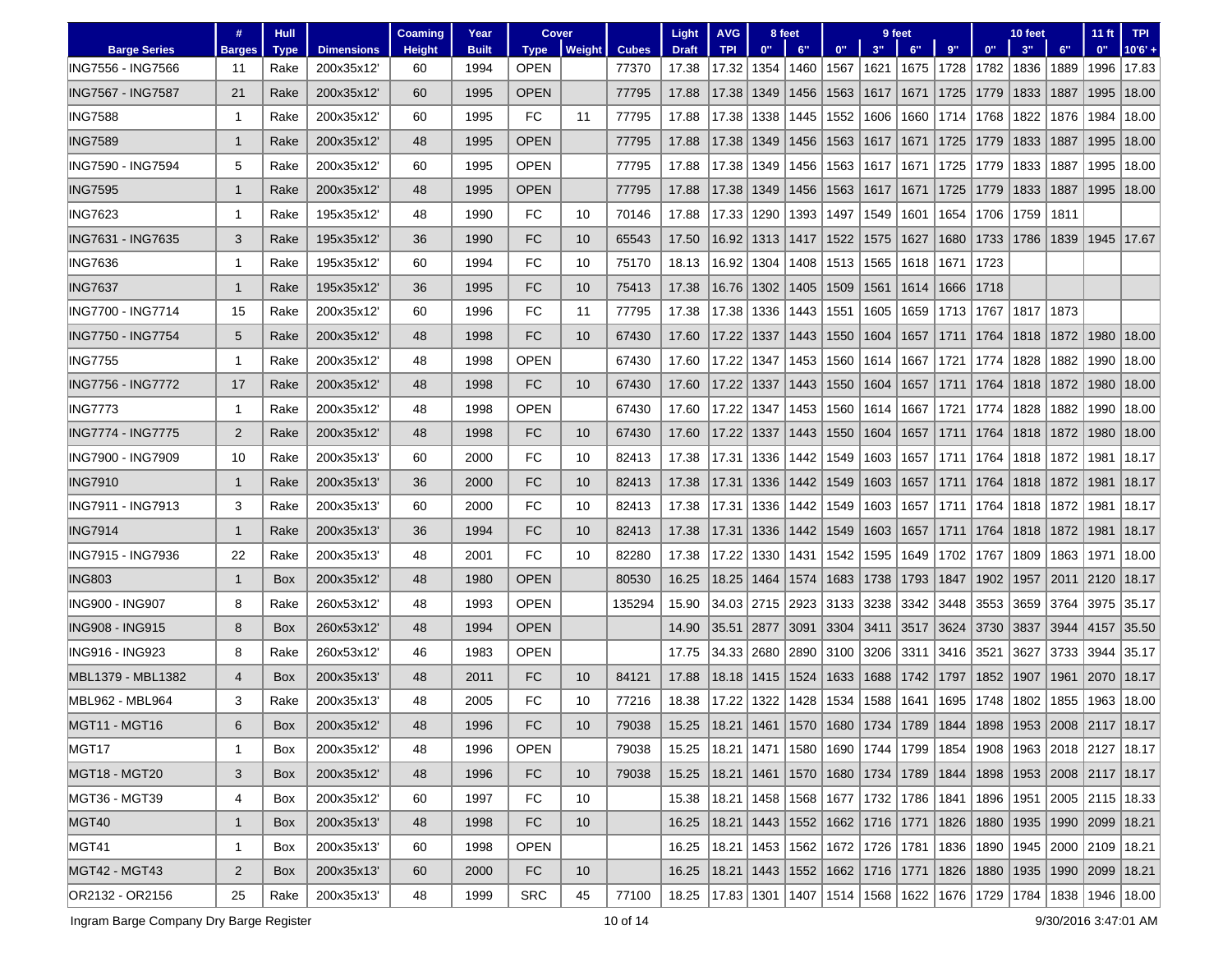|                     | #              | <b>Hull</b> |                   | <b>Coaming</b> | Year         | <b>Cover</b> |        |              | Light        | <b>AVG</b>                                                           |              | 8 feet |      |      | 9 feet                                                        |      |             | 10 feet |      | 11 <sub>ft</sub> | <b>TPI</b> |
|---------------------|----------------|-------------|-------------------|----------------|--------------|--------------|--------|--------------|--------------|----------------------------------------------------------------------|--------------|--------|------|------|---------------------------------------------------------------|------|-------------|---------|------|------------------|------------|
| <b>Barge Series</b> | <b>Barges</b>  | <b>Type</b> | <b>Dimensions</b> | <b>Height</b>  | <b>Built</b> | <b>Type</b>  | Weight | <b>Cubes</b> | <b>Draft</b> | <b>TPI</b>                                                           | 0"           | 6"     | 0"   | 3"   | 6"                                                            | 9"   | 0"          | 3"      | 6"   | 0"               | $10'6' +$  |
| OR2200 - OR2249     | 50             | <b>Box</b>  | 200x35x13         | 48             | 1998         | <b>SRC</b>   | 43     | 84909        | 17.50        | 18.21                                                                | 1385         | 1494   |      |      | 1603   1658   1712   1767                                     |      | 1822        | 1877    | 1931 | 2040             | 18.17      |
| OR2250 - OR2251     | 2              | Box         | 200x35x13         | 48             | 1998         | <b>SRC</b>   | 42     | 83239        | 16.88        | 18.17                                                                | 1398         | 1507   | 1616 | 1671 | 1725                                                          | 1780 | 1834        | 1889    | 1944 | 2053   18.17     |            |
| OR4756 - OR4777     | 11             | Box         | 195x35x12         | 36             | 1988         | <b>OPEN</b>  |        | 67599        | 16.00        | 17.75                                                                | 1416         | 1522   | 1629 | 1682 | 1735                                                          | 1789 | 1842        | 1895    | 1948 |                  |            |
| OR4778 - OR4865     | 62             | Box         | 195x35x12         | 30             | 1989         | <b>OPEN</b>  |        | 67599        | 16.00        | 17.75                                                                | 1416         | 1522   | 1629 | 1682 | 1735                                                          | 1789 | 1842        | 1895    | 1948 |                  |            |
| <b>OR4866</b>       | $\mathbf{1}$   | Box         | 195x35x12         | 36             | 1991         | <b>OPEN</b>  |        | 67627        | 15.75        | 17.75                                                                | 1420         | 1526   | 1633 | 1686 | 1739                                                          | 1793 | 1846        | 1899    | 1952 |                  |            |
| OR4867              | -1             | Box         | 195x35x12'        | 30             | 1991         | OPEN         |        | 67627        | 15.75        | 17.75                                                                | 1420         | 1526   | 1633 | 1686 | 1739                                                          | 1793 | 1846        | 1899    | 1952 |                  |            |
| OR4870 - OR4872     | 3              | Box         | 195x35x12         | 36             | 1991         | <b>OPEN</b>  |        | 67627        | 15.75        | 17.75                                                                | 1420         | 1526   | 1633 | 1686 | 1739                                                          | 1793 | 1846        | 1899    | 1952 |                  |            |
| OR4873              | -1             | Box         | 195x35x12         | 30             | 1991         | OPEN         |        | 67627        | 15.75        | 17.75                                                                | 1420         | 1526   | 1633 | 1686 | 1739                                                          | 1793 | 1846        | 1899    | 1952 |                  |            |
| OR4875 - OR4882     | 5              | Box         | 195x35x12         | 36             | 1991         | <b>OPEN</b>  |        | 67627        | 15.75        | 17.75                                                                | 1420         | 1526   | 1633 | 1686 | 1739                                                          | 1793 | 1846        | 1899    | 1952 |                  |            |
| OR4883              | 1              | Box         | 195x35x12         | 30             | 1991         | OPEN         |        | 67627        | 15.75        | 17.75                                                                | 1420         | 1526   | 1633 | 1686 | 1739                                                          | 1793 | 1846        | 1899    | 1952 |                  |            |
| OR4885 - OR4899     | $\overline{7}$ | Box         | 195x35x12         | 36             | 1991         | <b>OPEN</b>  |        | 67627        | 15.75        | 17.75                                                                | 1420         | 1526   | 1633 | 1686 | 1739                                                          | 1793 | 1846        | 1899    | 1952 |                  |            |
| OR4900              | 1              | Box         | 195x35x12'        | 48             | 1991         | OPEN         |        | 67627        | 15.75        | 17.75                                                                | 1420         | 1526   | 1633 | 1686 | 1739                                                          | 1793 | 1846        | 1899    | 1952 |                  |            |
| OR4903 - OR4906     | 4              | Box         | 195x35x12'        | 36             | 1991         | <b>OPEN</b>  |        | 67627        | 15.75        | 17.75                                                                | 1420         | 1526   | 1633 | 1686 | 1739                                                          | 1793 | 1846        | 1899    | 1952 |                  |            |
| OR4907              | -1             | Box         | 195x35x12         | 48             | 1991         | <b>OPEN</b>  |        | 67627        | 15.75        | 17.75                                                                | 1420         | 1526   | 1633 | 1686 | 1739                                                          | 1793 | 1846        | 1899    | 1952 |                  |            |
| OR4908 - OR4911     | 3              | <b>Box</b>  | 195x35x12         | 36             | 1991         | <b>OPEN</b>  |        | 67627        | 15.75        |                                                                      | 17.75   1420 | 1526   | 1633 | 1686 | 1739                                                          | 1793 | 1846        | 1899    | 1952 |                  |            |
| OR4913              | -1             | Box         | 195x35x12         | 48             | 1991         | OPEN         |        | 67627        | 15.75        | 17.75                                                                | 1420         | 1526   | 1633 | 1686 | 1739                                                          | 1793 | 1846        | 1899    | 1952 |                  |            |
| OR4915 - OR4917     | 3              | Box         | 195x35x12         | 36             | 1991         | <b>OPEN</b>  |        | 67627        | 15.75        | 17.75                                                                | 1420         | 1526   | 1633 | 1686 | 1739                                                          | 1793 | 1846        | 1899    | 1952 |                  |            |
| OR4918              | -1             | Box         | 195x35x12         | 48             | 1991         | <b>OPEN</b>  |        | 67627        | 15.75        | 17.75                                                                | 1420         | 1526   | 1633 | 1686 | 1739                                                          | 1793 | 1846        | 1899    | 1952 |                  |            |
| OR4919 - OR4930     | 10             | Box         | 195x35x12         | 36             | 1991         | <b>OPEN</b>  |        | 67627        | 15.75        | 17.75                                                                | 1420         | 1526   | 1633 | 1686 | 1739                                                          | 1793 | 1846        | 1899    | 1952 |                  |            |
| OR4932 - OR4949     | 17             | Box         | 195x35x12         | 48             | 1994         | OPEN         |        | 76153        | 16.00        | 17.75                                                                | 1416         | 1522   | 1629 | 1682 | 1735                                                          | 1789 | 1842        | 1895    | 1948 |                  |            |
| OR5005 - OR5040     | 5              | Rake        | 195x35x12         | 36             | 1982         | <b>OPEN</b>  |        | 63063        | 17.88        | 17.29                                                                | 1304         | 1407   | 1511 | 1563 | 1615                                                          | 1667 | 1719        | 1772    | 1825 |                  |            |
| OR5046              | -1             | Rake        | 195x35x12'        | 48             | 1982         | <b>OPEN</b>  |        | 63063        | 17.88        | 17.29                                                                | 1304         | 1407   | 1511 | 1563 | 1615                                                          | 1667 | 1719        | 1772    | 1825 |                  |            |
| OR5102 - OR5103     | $\overline{2}$ | Rake        | 195x35x12'        | 36             | 1988         | <b>OPEN</b>  |        | 62911        | 17.67        | 17.29                                                                | 1303         | 1406   | 1510 | 1562 | 1614                                                          | 1666 | 1718        | 1771    | 1823 |                  |            |
| OR5110              | -1             | Rake        | 195x35x12         | 24             | 1988         | OPEN         |        | 62911        | 17.67        | 17.29                                                                | 1303         | 1406   | 1510 | 1562 | 1614                                                          | 1666 | 1718        | 1771    | 1823 |                  |            |
| OR5111 - OR5116     | 4              | Rake        | 195x35x12         | 36             | 1989         | <b>OPEN</b>  |        | 62911        | 17.67        | 17.29                                                                | 1303         | 1406   | 1510 | 1562 | 1614                                                          |      | 1666 1718   | 1771    | 1823 |                  |            |
| OR5118 - OR5120     | 2              | Rake        | 195x35x12         | 30             | 1989         | OPEN         |        | 62911        | 17.67        | 17.29                                                                | 1303         | 1406   | 1510 | 1562 | 1614                                                          | 1666 | 1718        | 1771    | 1823 |                  |            |
| OR5121 - OR5123     | 3              | Rake        | 195x35x12         | 36             | 1989         | <b>OPEN</b>  |        | 62911        | 17.67        | 17.29                                                                | 1303         | 1406   | 1510 | 1562 | 1614                                                          |      | 1666   1718 | 1771    | 1823 |                  |            |
| OR5124 - OR5126     | 2              | Rake        | 195x35x12         | 24             | 1989         | <b>OPEN</b>  |        | 62911        | 17.67        | 17.29   1303   1406   1510   1562   1614   1666   1718   1771   1823 |              |        |      |      |                                                               |      |             |         |      |                  |            |
| OR5127 - OR5129     | $\overline{2}$ | Rake        | 195x35x12'        | 36             | 1989         | <b>OPEN</b>  |        | 62911        | 17.67        | 17.29   1303   1406   1510   1562   1614   1666   1718   1771   1823 |              |        |      |      |                                                               |      |             |         |      |                  |            |
| OR5130              | 1              | Rake        | 195x35x12'        | 24             | 1989         | OPEN         |        | 62911        | 17.67        |                                                                      |              |        |      |      | 17.29   1303   1406   1510   1562   1614   1666   1718   1771 |      |             |         | 1823 |                  |            |
| OR5131              | $\mathbf{1}$   | Rake        | 195x35x12'        | 48             | 1989         | <b>OPEN</b>  |        | 62911        | 17.67        |                                                                      |              |        |      |      | 17.29   1303   1406   1510   1562   1614   1666   1718   1771 |      |             |         | 1823 |                  |            |
| OR5132              | -1             | Rake        | 195x35x12'        | 36             | 1989         | <b>OPEN</b>  |        | 62911        | 17.67        | 17.29   1303   1406   1510   1562   1614   1666   1718   1771   1823 |              |        |      |      |                                                               |      |             |         |      |                  |            |
| OR5133              | $\mathbf{1}$   | Rake        | 195x35x12'        | 24             | 1989         | <b>OPEN</b>  |        | 62911        | 17.67        | 17.29   1303   1406   1510   1562   1614   1666   1718   1771   1823 |              |        |      |      |                                                               |      |             |         |      |                  |            |
| OR5134              | 1              | Rake        | 195x35x12'        | 36             | 1989         | OPEN         |        | 62911        | 17.67        | 17.29   1303   1406   1510   1562   1614   1666   1718   1771        |              |        |      |      |                                                               |      |             |         | 1823 |                  |            |
| OR5135              | $\mathbf{1}$   | Rake        | 195x35x12'        | 30             | 1989         | <b>OPEN</b>  |        | 62911        | 17.67        | 17.29   1303   1406   1510   1562   1614   1666   1718   1771        |              |        |      |      |                                                               |      |             |         | 1823 |                  |            |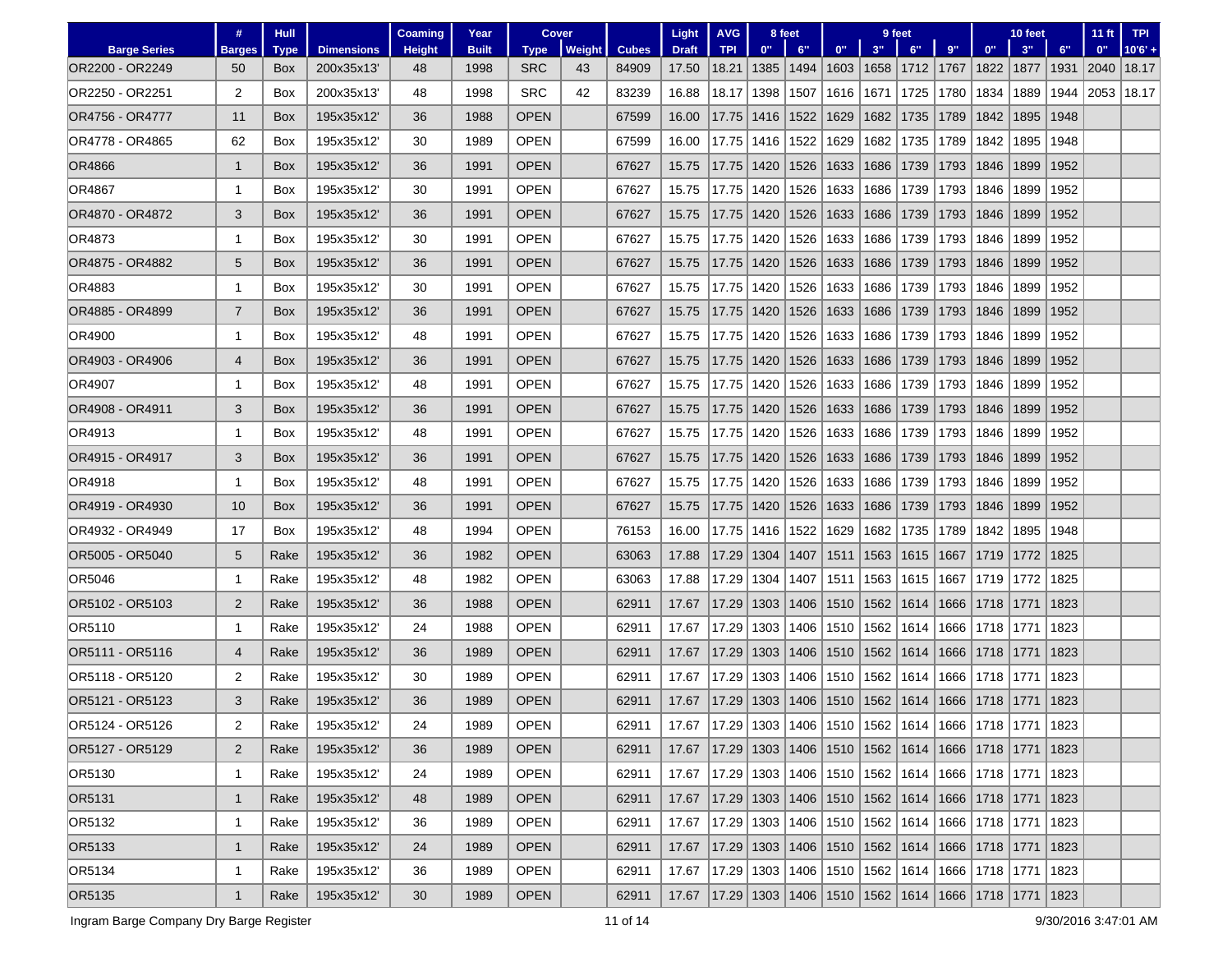|                     | #              | <b>Hull</b> |                   | <b>Coaming</b> | Year         | Cover       |        |              | Light        | <b>AVG</b>                                                           |      | 8 feet                                                        |      |      | 9 feet                    |      |                    | 10 feet     |             | 11 <sub>ft</sub>    | <b>TPI</b> |
|---------------------|----------------|-------------|-------------------|----------------|--------------|-------------|--------|--------------|--------------|----------------------------------------------------------------------|------|---------------------------------------------------------------|------|------|---------------------------|------|--------------------|-------------|-------------|---------------------|------------|
| <b>Barge Series</b> | <b>Barges</b>  | <b>Type</b> | <b>Dimensions</b> | <b>Height</b>  | <b>Built</b> | <b>Type</b> | Weight | <b>Cubes</b> | <b>Draft</b> | <b>TPI</b>                                                           | 0"   | 6"                                                            | 0"   | 3"   | 6"                        | 9"   | 0 <sup>11</sup>    | 3"          | 6"          | 0"                  | $10'6' +$  |
| OR5137              | 1              | Rake        | 195x35x12         | 24             | 1989         | <b>OPEN</b> |        | 62911        | 17.67        | 17.29                                                                | 1303 | 1406                                                          | 1510 | 1562 | 1614                      |      | 1666   1718        | 1771        | 1823        |                     |            |
| OR5139              | $\mathbf 1$    | Rake        | 195x35x12         | 36             | 1989         | <b>OPEN</b> |        | 62911        | 17.67        | 17.29                                                                | 1303 | 1406                                                          | 1510 | 1562 | 1614                      | 1666 | 1718               | 1771        | 1823        |                     |            |
| OR5140              | -1             | Rake        | 195x35x12         | 48             | 1989         | <b>OPEN</b> |        | 62911        | 17.67        | 17.29                                                                | 1303 | 1406                                                          | 1510 | 1562 | 1614                      | 1666 | 1718               | 1771        | 1823        |                     |            |
| OR5145              | 1              | Rake        | 195x35x12         | 24             | 1989         | <b>OPEN</b> |        | 62911        | 17.67        | 17.29                                                                | 1303 | 1406                                                          | 1510 | 1562 | 1614                      |      | 1666   1718        | 1771        | 1823        |                     |            |
| OR5146              | 1              | Rake        | 195x35x12         | 30             | 1989         | OPEN        |        | 62911        | 17.67        | 17.29                                                                | 1303 | 1406                                                          | 1510 | 1562 | 1614                      | 1666 | 1718               | 1771        | 1823        |                     |            |
| OR5148              | $\mathbf 1$    | Rake        | 195x35x12         | 24             | 1989         | <b>OPEN</b> |        | 62911        | 17.67        | 17.29                                                                | 1303 | 1406                                                          | 1510 | 1562 | 1614                      |      | 1666 1718          | 1771        | 1823        |                     |            |
| OR5149 - OR5153     | 3              | Rake        | 195x35x12         | 36             | 1989         | <b>OPEN</b> |        | 62911        | 17.67        | 17.29                                                                | 1303 | 1406                                                          | 1510 | 1562 | 1614                      | 1666 | 1718               | 1771        | 1823        |                     |            |
| OR5154              | $\mathbf 1$    | Rake        | 195x35x12'        | 24             | 1989         | <b>OPEN</b> |        | 62911        | 17.67        | 17.29                                                                | 1303 | 1406                                                          | 1510 | 1562 | 1614                      |      | 1666 1718          | 1771        | 1823        |                     |            |
| OR5155              | 1              | Rake        | 195x35x12         | 36             | 1989         | OPEN        |        | 62911        | 17.67        | 17.29                                                                | 1303 | 1406                                                          | 1510 | 1562 | 1614                      | 1666 | 1718               | 1771        | 1823        |                     |            |
| OR5156              | 1              | Rake        | 195x35x12         | 24             | 1989         | <b>OPEN</b> |        | 62911        | 17.67        | 17.29                                                                | 1303 | 1406                                                          | 1510 | 1562 | 1614                      |      | 1666 1718          | 1771        | 1823        |                     |            |
| OR5157              | 1              | Rake        | 195x35x12         | 36             | 1989         | <b>OPEN</b> |        | 62911        | 17.67        | 17.29                                                                | 1303 | 1406                                                          | 1510 | 1562 | 1614                      | 1666 | 1718               | 1771        | 1823        |                     |            |
| OR5158              | $\mathbf 1$    | Rake        | 195x35x12         | 24             | 1989         | <b>OPEN</b> |        | 62911        | 17.67        | 17.29                                                                | 1303 | 1406                                                          | 1510 | 1562 | 1614                      | 1666 | 1718               | 1771        | 1823        |                     |            |
| OR5159              | 1              | Rake        | 195x35x12         | 30             | 1989         | <b>OPEN</b> |        | 62911        | 17.67        | 17.29                                                                | 1303 | 1406                                                          | 1510 | 1562 | 1614                      |      | 1666 1718          | 1771        | 1823        |                     |            |
| OR5160              | $\mathbf{1}$   | Rake        | 195x35x12         | 36             | 1989         | <b>OPEN</b> |        | 62911        | 17.67        | 17.29                                                                | 1303 | 1406                                                          | 1510 | 1562 | 1614                      |      | 1666   1718        | 1771        | 1823        |                     |            |
| OR5161              | 1              | Rake        | 195x35x12         | 24             | 1989         | <b>OPEN</b> |        | 62911        | 17.67        | 17.29                                                                | 1303 | 1406                                                          | 1510 | 1562 | 1614                      | 1666 | 1718               | 1771        | 1823        |                     |            |
| OR5162 - OR5163     | 2              | Rake        | 195x35x12         | 36             | 1990         | <b>OPEN</b> |        | 62911        | 17.67        | 17.29                                                                | 1303 | 1406                                                          | 1510 | 1562 | 1614                      |      | 1666   1718        | 1771        | 1823        |                     |            |
| OR5167              | $\mathbf 1$    | Rake        | 195x35x12'        | 30             | 1990         | <b>OPEN</b> |        | 62911        | 17.67        | 17.29                                                                | 1303 | 1406                                                          | 1510 | 1562 | 1614                      | 1666 | 1718               | 1771        | 1823        |                     |            |
| OR5168 - OR5170     | 2              | Rake        | 195x35x12         | 36             | 1990         | <b>OPEN</b> |        | 62911        | 17.67        | 17.29                                                                | 1303 | 1406                                                          | 1510 | 1562 | 1614                      |      | 1666   1718        | 1771        | 1823        |                     |            |
| OR5171              | 1              | Rake        | 195x35x12         | 48             | 1990         | OPEN        |        | 62911        | 17.67        | 17.29                                                                | 1303 | 1406                                                          | 1510 | 1562 | 1614                      | 1666 | 1718               | 1771        | 1823        |                     |            |
| OR5173              | 1              | Rake        | 195x35x12         | 30             | 1990         | <b>OPEN</b> |        | 62911        | 17.67        | 17.29                                                                | 1303 | 1406                                                          | 1510 | 1562 | 1614                      |      | 1666 1718          | 1771        | 1823        |                     |            |
| OR5174 - OR5177     | 3              | Rake        | 195x35x12         | 36             | 1990         | <b>OPEN</b> |        | 62911        | 17.67        | 17.29                                                                | 1303 | 1406                                                          | 1510 | 1562 | 1614                      | 1666 | 1718               | 1771        | 1823        |                     |            |
| OR5179              | $\mathbf{1}$   | Rake        | 195x35x12         | 30             | 1990         | <b>OPEN</b> |        | 62911        | 17.67        | 17.29                                                                | 1303 | 1406                                                          | 1510 | 1562 | 1614                      | 1666 | 1718               | 1771        | 1823        |                     |            |
| OR5181 - OR5183     | 3              | Rake        | 195x35x12         | 36             | 1990         | OPEN        |        | 62911        | 17.67        | 17.29                                                                | 1303 | 1406                                                          | 1510 | 1562 | 1614                      | 1666 | 1718               | 1771        | 1823        |                     |            |
| OR5184 - OR5186     | 3              | Rake        | 195x35x12         | 24             | 1990         | <b>OPEN</b> |        | 62911        | 17.67        | 17.29                                                                | 1303 | 1406                                                          | 1510 | 1562 | 1614                      |      | 1666 1718          | 1771        | 1823        |                     |            |
| OR5187              | 1              | Rake        | 195x35x12         | 30             | 1990         | <b>OPEN</b> |        | 62911        | 17.67        | 17.29                                                                | 1303 | 1406                                                          | 1510 | 1562 | 1614                      | 1666 | 1718               | 1771        | 1823        |                     |            |
| OR5189              | $\mathbf 1$    | Rake        | 195x35x12         | 36             | 1990         | <b>OPEN</b> |        | 62911        | 17.67        | 17.29                                                                | 1303 | 1406                                                          | 1510 | 1562 | 1614                      |      | 1666 1718          | 1771        | 1823        |                     |            |
| OR5190              | 1              | Rake        | 195x35x12         | 24             | 1990         | <b>OPEN</b> |        | 62911        | 17.67        | 17.29                                                                | 1303 | 1406                                                          | 1510 | 1562 | 1614                      |      | 1666   1718   1771 |             | 1823        |                     |            |
| OR5192 - OR5196     | 3              | Rake        | 195x35x12         | 36             | 1990         | <b>OPEN</b> |        | 62911        | 17.67        | 17.29   1303   1406   1510   1562   1614   1666   1718   1771   1823 |      |                                                               |      |      |                           |      |                    |             |             |                     |            |
| OR5198 - OR5220     | 20             | Rake        | 195x35x12'        | 30             | 1990         | OPEN        |        | 62911        | 17.67        | 17.29   1303   1406   1510   1562   1614   1666   1718   1771   1823 |      |                                                               |      |      |                           |      |                    |             |             |                     |            |
| OR5283 - OR5293     | $\overline{7}$ | Rake        | 200x35x13'        | 48             | 1999         | <b>OPEN</b> |        | 77103        | 18.25        |                                                                      |      | 17.88   1340   1447   1554   1608   1662   1716   1769        |      |      |                           |      |                    | 1824        |             | 1878   1987   18.17 |            |
| OR5303 - OR5489     | 46             | Rake        | 200x35x13'        | 48             | 2000         | OPEN        |        | 77103        | 18.00        |                                                                      |      | 17.88   1345   1452   1559   1613   1666   1720   1774        |      |      |                           |      |                    |             | 1828   1882 | 1990   18.00        |            |
| OR6200 - OR6249     | 25             | Rake        | 195x35x12'        | 72             | 1993         | <b>OPEN</b> |        | 84281        | 17.38        | 17.63 1366 1471 1577                                                 |      |                                                               |      |      | 1630   1683   1736   1789 |      |                    | 1842   1895 |             |                     |            |
| OR6254 - OR6294     | 15             | Box         | 200x35x12         | 72             | 1993         | OPEN        |        | 90147        | 16.38        |                                                                      |      | 18.17   1449   1558   1667   1722   1776   1831   1885        |      |      |                           |      |                    | 1940   1995 |             |                     |            |
| OR6304 - OR6323     | 8              | Rake        | 200x35x13'        | 48             | 2000         | FC          | 10     | 77103        | 18.25        |                                                                      |      | 17.88   1331   1438   1545   1599   1652   1706   1760   1814 |      |      |                           |      |                    |             |             | 1868   1977   18.17 |            |
| OR7001 - OR7078     | 38             | Rake        | 195x35x12'        | 48             | 1992         | <b>OPEN</b> |        | 73841        | 16.67        | 17.63   1375   1480   1586   1639   1692   1745   1798   1851   1904 |      |                                                               |      |      |                           |      |                    |             |             |                     |            |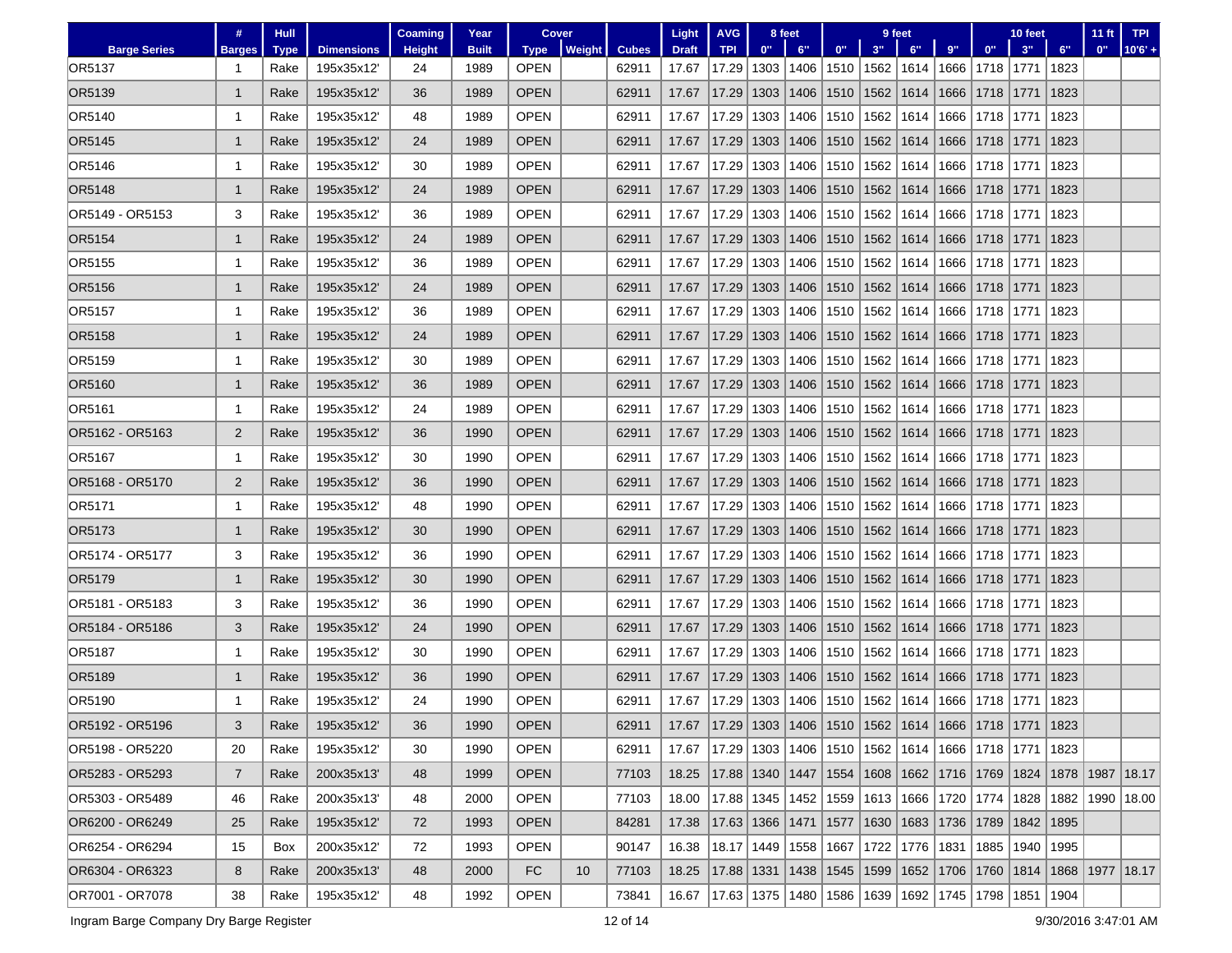|                     | #              | <b>Hull</b> |                   | <b>Coaming</b> | Year         | Cover       |        |              | Light                                                                                       | <b>AVG</b>                               | 8 feet |                            | 9 feet |      |             |      | 10 feet |      |      | 11 <sub>ft</sub>                                              | <b>TPI</b>                                                                          |
|---------------------|----------------|-------------|-------------------|----------------|--------------|-------------|--------|--------------|---------------------------------------------------------------------------------------------|------------------------------------------|--------|----------------------------|--------|------|-------------|------|---------|------|------|---------------------------------------------------------------|-------------------------------------------------------------------------------------|
| <b>Barge Series</b> | <b>Barges</b>  | <b>Type</b> | <b>Dimensions</b> | <b>Height</b>  | <b>Built</b> | <b>Type</b> | Weight | <b>Cubes</b> | <b>Draft</b>                                                                                | <b>TPI</b>                               | 0"     | 6"                         | 0"     | 3"   | 6"          | 9"   | 0"      | 3"   | 6"   | 0"                                                            | $10'6' +$                                                                           |
| OR9001 - OR9016     | 15             | <b>Box</b>  | 195x35x12         | 48             | 1990         | <b>OPEN</b> |        | 75529        | 16.13                                                                                       | 17.75                                    | 1413   | 1520                       | 1626   |      | 1680 1733   | 1786 | 1839    | 1893 | 1946 |                                                               |                                                                                     |
| OR9017 - OR9019     | 3              | Box         | 195x35x12         | 48             | 1991         | <b>OPEN</b> |        | 85789        | 16.75                                                                                       | 17.71                                    | 1404   | 1510                       | 1616   | 1670 | 1723        | 1776 | 1829    | 1883 | 1936 |                                                               |                                                                                     |
| OR9020 - OR9041     | 20             | <b>Box</b>  | 195x35x12         | 48             | 1991         | <b>OPEN</b> |        | 75529        | 16.13                                                                                       | 17.75                                    | 1413   | 1520                       | 1626   | 1680 | 1733        | 1786 | 1839    | 1893 | 1946 |                                                               |                                                                                     |
| OR9042              | 1              | Box         | 195x35x12         | 48             | 1991         | <b>OPEN</b> |        | 85789        | 16.75                                                                                       | 17.71                                    | 1404   | 1510                       | 1616   | 1670 | 1723        | 1776 | 1829    | 1883 | 1936 |                                                               |                                                                                     |
| OR9043              | $\mathbf{1}$   | <b>Box</b>  | 195x35x12         | 48             | 1991         | <b>OPEN</b> |        | 75529        | 16.13                                                                                       | 17.75                                    | 1413   | 1520                       | 1626   |      | 1680   1733 | 1786 | 1839    | 1893 | 1946 |                                                               |                                                                                     |
| OR9044              | $\mathbf 1$    | <b>Box</b>  | 195x35x12         | 48             | 1991         | <b>OPEN</b> |        | 85789        | 16.75                                                                                       | 17.71                                    | 1404   | 1510                       | 1616   | 1670 | 1723        | 1776 | 1829    | 1883 | 1936 |                                                               |                                                                                     |
| OR9046              | $\mathbf{1}$   | Box         | 195x35x12         | 48             | 1991         | <b>OPEN</b> |        | 75529        | 16.13                                                                                       | 17.75                                    | 1413   | 1520                       | 1626   | 1680 | 1733        | 1786 | 1839    | 1893 | 1946 |                                                               |                                                                                     |
| OR9047              | $\mathbf 1$    | <b>Box</b>  | 195x35x12         | 48             | 1991         | <b>OPEN</b> |        | 85789        | 16.75                                                                                       | 17.71                                    | 1404   | 1510                       | 1616   |      | 1670   1723 | 1776 | 1829    | 1883 | 1936 |                                                               |                                                                                     |
| OR9048 - OR9050     | $\overline{2}$ | Box         | 195x35x12         | 48             | 1991         | <b>OPEN</b> |        | 75529        | 16.13                                                                                       | 17.75                                    | 1413   | 1520                       | 1626   | 1680 | 1733        | 1786 | 1839    | 1893 | 1946 |                                                               |                                                                                     |
| PML13108 - PML13116 | 9              | <b>Box</b>  | 200x35x13         | 48             | 2016         | FC          | 10     | 84427        | 0.00                                                                                        | 18.21                                    | 1408   | 1517                       | 1627   | 1681 | 1736        | 1791 | 1845    | 1900 | 1955 | 2064                                                          | 18.21                                                                               |
| PML1372B - PML1374B | 3              | Box         | 200x35x13         | 48             | 2010         | FC          | 10     | 84395        | 17.50                                                                                       | 18.18                                    | 1418   | 1528                       | 1637   | 1692 | 1746        | 1801 | 1855    | 1910 | 1965 | 2073                                                          | 18.00                                                                               |
| PML1375B - PML1380B | 6              | <b>Box</b>  | 200x35x13         | 48             | 2011         | FC          | 10     | 84121        | 17.88                                                                                       | 18.18                                    | 1415   | 1524                       | 1633   | 1688 | 1742        | 1797 | 1852    | 1907 | 1961 | 2070                                                          | 18.17                                                                               |
| PML921 - PML925     | 5              | Rake        | 200x35x13         | 36             | 2005         | <b>FC</b>   | 10     | 77216        | 18.38                                                                                       | 17.22                                    | 1322   | 1428                       | 1534   | 1588 | 1641        | 1695 | 1748    | 1802 | 1855 | 1963                                                          | 18.00                                                                               |
| T13501 - T13650     | 150            | Box         | 200x35x13         | 36             | 1996         | <b>OPEN</b> |        | 78036        | 16.25                                                                                       | 18.21                                    | 1450   | 1559                       | 1668   | 1723 | 1777        | 1832 | 1887    | 1942 | 1996 | 2105                                                          | 18.17                                                                               |
| T13700 - T13734     | 35             | <b>Box</b>  | 200x35x13         | 48             | 1998         | <b>FC</b>   | 10     | 83239        | 15.38                                                                                       | 18.21                                    | 1435   | 1544                       | 1654   |      | 1708 1763   | 1818 | 1872    | 1927 | 1982 | 2091                                                          | 18.21                                                                               |
| T13735              | $\mathbf 1$    | Box         | 200x35x13         | 48             | 1998         | <b>OPEN</b> |        | 83239        | 15.38                                                                                       | 18.21                                    | 1445   | 1554                       | 1664   |      | 1718   1773 | 1828 | 1882    | 1937 | 1992 | 2101                                                          | 18.21                                                                               |
| T13801 - T13853     | 53             | <b>Box</b>  | 200x35x13         | 48             | 1996         | FC          | 10     | 83239        | 15.38                                                                                       | 18.21                                    | 1435   | 1544                       | 1654   | 1708 | 1763        | 1818 | 1872    | 1927 | 1982 | 2091                                                          | 18.21                                                                               |
| T13854              | 1              | Box         | 200x35x13         | 48             | 1996         | <b>OPEN</b> |        | 83239        | 15.38                                                                                       | 18.21                                    | 1445   | 1554                       | 1664   |      | 1718   1773 | 1828 | 1882    | 1937 | 1992 | 2101                                                          | 18.21                                                                               |
| T13855 - T13962     | 108            | <b>Box</b>  | 200x35x13         | 48             | 1998         | FC          | 10     | 83239        | 15.38                                                                                       | 18.21                                    | 1435   | 1544                       | 1654   |      | 1708 1763   | 1818 | 1872    | 1927 | 1982 | 2091                                                          | 18.21                                                                               |
| T13965 - T13966     | 2              | <b>Box</b>  | 200x35x13'        | 48             | 1998         | FC          | 10     | 83239        | 15.38                                                                                       | 18.21                                    | 1438   | 1547                       | 1656   | 1711 | 1765        | 1820 | 1875    | 1930 | 1984 | 2093                                                          | 18.17                                                                               |
| T13967              | $\mathbf{1}$   | Box         | 200x35x13         | 48             | 1998         | <b>OPEN</b> |        | 83239        | 15.38                                                                                       | 18.21                                    | 1448   | 1557                       | 1666   | 1721 | 1775        | 1830 | 1885    | 1940 | 1994 | 2103   18.17                                                  |                                                                                     |
| T13968 - T13984     | 17             | <b>Box</b>  | 200x35x13         | 48             | 1998         | FC          | 10     | 83239        | 15.38                                                                                       | 18.21                                    | 1438   | 1547                       | 1656   | 1711 | 1765        | 1820 | 1875    | 1930 | 1984 | 2093                                                          | 18.17                                                                               |
| T13985              | $\mathbf{1}$   | Box         | 200x35x13         | 48             | 1998         | <b>OPEN</b> |        | 83239        | 15.38                                                                                       | 18.21                                    | 1448   | 1557                       | 1666   | 1721 | 1775        | 1830 | 1885    | 1940 | 1994 | 2103                                                          | 18.17                                                                               |
| T13986 - T13999     | 14             | Box         | 200x35x13         | 48             | 1998         | FC          | 10     | 83239        | 15.38                                                                                       | 18.21                                    | 1438   | 1547                       | 1656   | 1711 | 1765        | 1820 | 1875    | 1930 | 1984 | 2093                                                          | 18.17                                                                               |
| ZT308               | $\mathbf{1}$   | Rake        | 190x35x13'        |                |              | <b>OPEN</b> |        |              | 0.00                                                                                        | 16.88                                    | 1316   | 1420                       | 1524   | 1577 | 1629        | 1681 | 1734    | 1786 | 1839 | 1945                                                          | 17.67                                                                               |
| ZT309               | -1             | Rake        | 195x35x13'        | 36             | 2005         | <b>OPEN</b> |        |              | 0.00                                                                                        | 16.88                                    | 1316   | 1420                       | 1524   | 1577 | 1629        | 1681 | 1734    | 1786 | 1839 | 1945                                                          | 17.67                                                                               |
| ZT409B              | $\mathbf{1}$   | <b>Box</b>  | 200x35x13         | 60             |              | FC          | 10     |              | 0.00                                                                                        | 18.14                                    | 1403   | 1512                       | 1621   |      | 1675 1730   | 1784 | 1838    | 1893 | 1947 | 2056                                                          | 18.17                                                                               |
| ZT410B              |                | Box         | 200x35x13         | 36             | 1996         | OPEN        |        |              | 0.00                                                                                        |                                          |        |                            |        |      |             |      |         |      |      |                                                               | 18.14   1424   1533   1642   1696   1751   1805   1859   1914   1968   2077   18.17 |
| ZT411B              | $\mathbf{1}$   | Box         | 200x35x13'        | 60             |              | FC          | 10     |              | 0.00                                                                                        |                                          |        |                            |        |      |             |      |         |      |      | 18.14 1403 1512 1621 1675 1730 1784 1838 1893 1947 2056 18.17 |                                                                                     |
| ZT415B              | 1              | Box         | 200x35x13'        | 36             | 2003         | FC          | 10     |              | 0.00                                                                                        |                                          |        |                            |        |      |             |      |         |      |      |                                                               | 18.14   1414   1523   1632   1686   1741   1795   1849   1904   1958   2067   18.17 |
| ZT416B              | $\mathbf{1}$   | Box         | 200x35x13'        | 60             |              | FC          | 10     |              | 0.00                                                                                        |                                          |        | 18.14   1403   1512   1621 |        |      |             |      |         |      |      | 1675   1730   1784   1838   1893   1947   2056   18.17        |                                                                                     |
| ZTC321              | 1              | Rake        | 195x35x13'        | 48             | 1999         | <b>FC</b>   | 11     |              | 17.38                                                                                       |                                          |        | 17.33 1293 1397 1501       |        |      |             |      |         |      |      | 1553   1605   1657   1709   1761   1813   1919   17.67        |                                                                                     |
| ZTC322              | $\mathbf{1}$   | Rake        | 195x35x12'        | 36             | 1981         | FC          | 11     |              | 17.38                                                                                       | 17.03   1319   1423   1525   1576   1627 |        |                            |        |      |             |      |         |      |      |                                                               |                                                                                     |
| ZTC365              | 1              | Box         | 200x35x13'        | 36             | 1999         | <b>FC</b>   | 11     |              | 17.38   18.21   1429   1538   1648   1702   1757   1812   1866   1921   1976   2085   18.17 |                                          |        |                            |        |      |             |      |         |      |      |                                                               |                                                                                     |